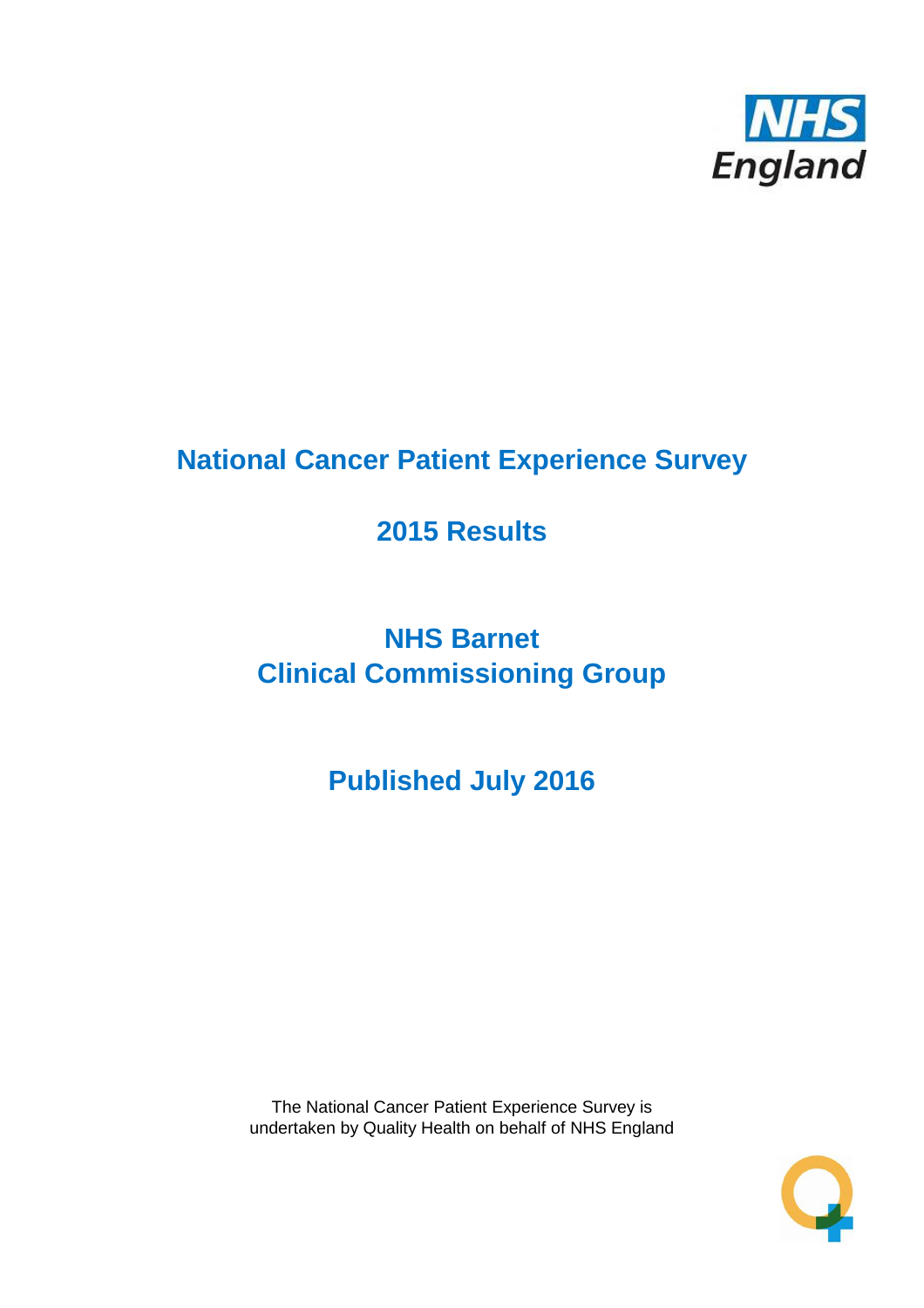### **Introduction**

The National Cancer Patient Experience Survey 2015 is the fifth iteration of the survey first undertaken in 2010. It has been designed to monitor national progress on cancer care; to provide information to drive local quality improvements; to assist commissioners and providers of cancer care; and to inform the work of the various charities and stakeholder groups supporting cancer patients.

The survey was overseen by a national Cancer Patient Experience Advisory Group. This Advisory Group set the principles and objectives of the survey programme and guided questionnaire development.

The survey was commissioned and managed by NHS England. The survey provider, Quality Health, is responsible for designing, running and analysing the survey.

Full national results and other reports are available at www.ncpes.co.uk

Further details on the survey methodology and changes to the 2015 survey can be found in the Annex. Note that a number of significant changes were made to the 2015 survey so caution should be taken in directly comparing data from the 2015 survey to the findings of the previous CPES surveys. No comparisons with previous surveys are presented in this report.

#### **This report**

The report shows how this CCG scored for each question in the survey, compared with national results. It is aimed at helping individual CCGs to understand their performance and identify areas for local improvement.

Note that responses for questions with 1-20 respondents have been suppressed. This is to protect patient confidentiality and because uncertainty around the result is too great.

#### **Data tables**

The data tables presented in this report show the following for each question:

- **Column 1** shows the number of respondents to this question
- **Column 2** shows the unadjusted 2015 score for this CCG
- **Column 3** shows the case-mix adjusted 2015 score for this CCG
- **Column 4** shows the lower limit of the expected range of scores for this CCG (the top of the pale blue section on the Comparability chart - see below)
- **Column 5** shows the upper limit of the expected range of scores for this CCG (the bottom of the dark blue section on the Comparability chart - see below)
- **Column 6** shows the National Average score for this question.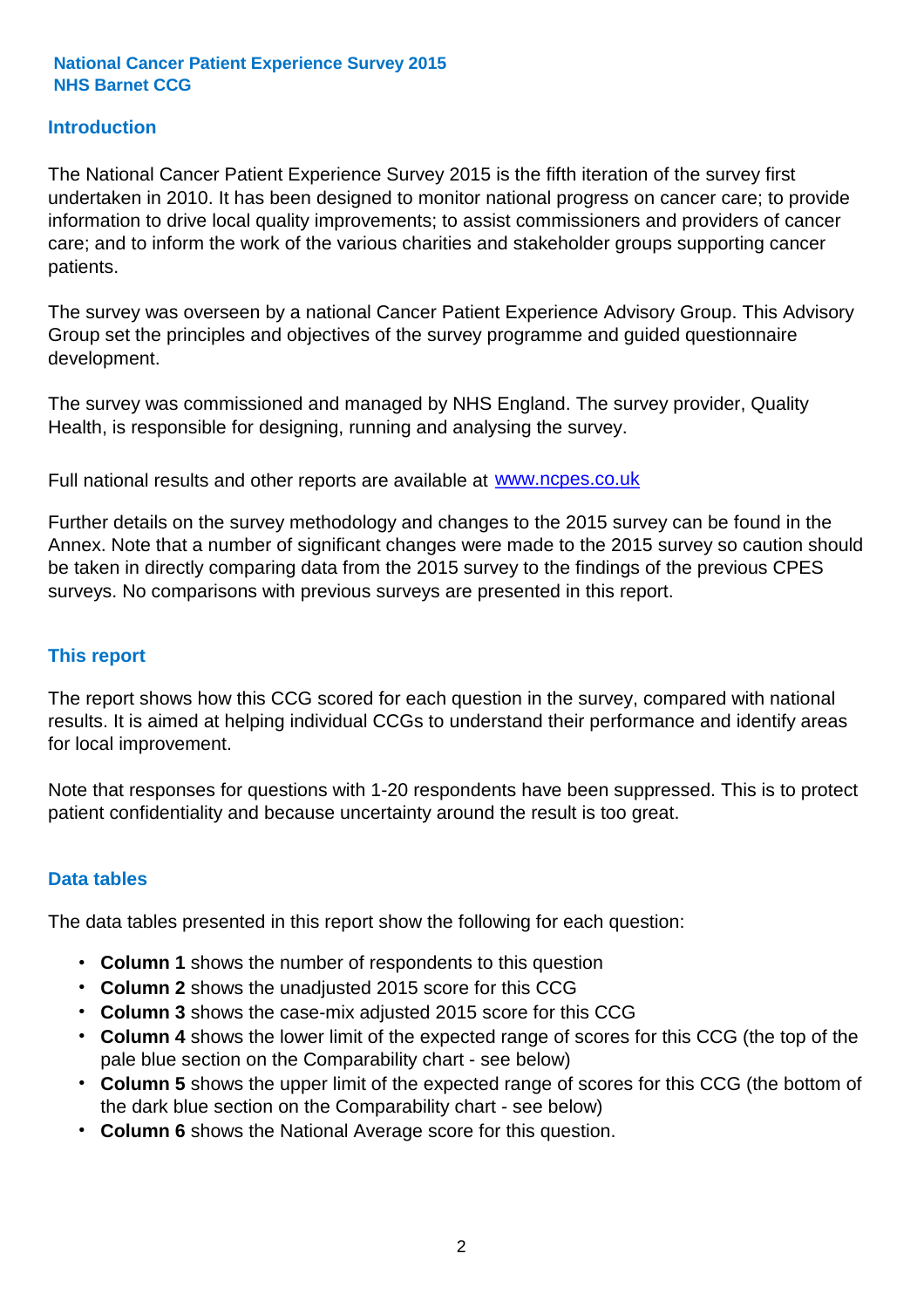Results for individual response options are presented in the detailed data tables **WWW.ncpes.co.uk** Confidence Intervals for unadjusted and case-mix adjusted data are provided in these tables.

Expected ranges and 95% Confidence Intervals highlight the uncertainty around the results. The size of the expected ranges and confidence intervals will be different for each question, and depends on the number of respondents and the range of their responses.

For further details on case-mix adjustment and the scoring methodology used, please refer to the Annex.

#### **Comparability charts**

For the 2015 survey, we have adopted the CQC standard for reporting comparative performance, based on calculation of "expected ranges". This means that CCGs will be flagged as outliers only if there is statistical evidence that their scores deviate (positively or negatively) from the range of scores that would be expected for CCGs of the same size.

The Comparability charts in this report show a bar with these expected ranges (in grey), higher than expected (in dark blue), and lower than expected (in pale blue). A black dot represents the actual score of this CCG.

The same colour convention has been used in Column 3 of the Data tables.

For further details on expected ranges, please refer to the technical document at **www.ncpes.co.uk** 

#### **Tumour group tables**

The final set of tables in this report show the scores for each question for each of the 13 tumour groups, with a comparative national score for that tumour group.

These breakdowns are intended as additional information for CCGs to understand the differences between the experiences of patients with different types of cancer. The numbers are generally relatively small and may not be statistically significant. They should therefore be treated with some caution.

#### **Notes on specific questions**

Question 5 in the survey has not been scored. However, the unscored data is useful and has been published alongside the other results in this report. This question asked respondents to "tick all that apply". The results show all of the responses given including where respondents chose two or more options.

Questions used to direct respondents to different parts of the survey (questions 4, 17, 24, 27, 40, 43, 46) and other demographic and information questions are not reported.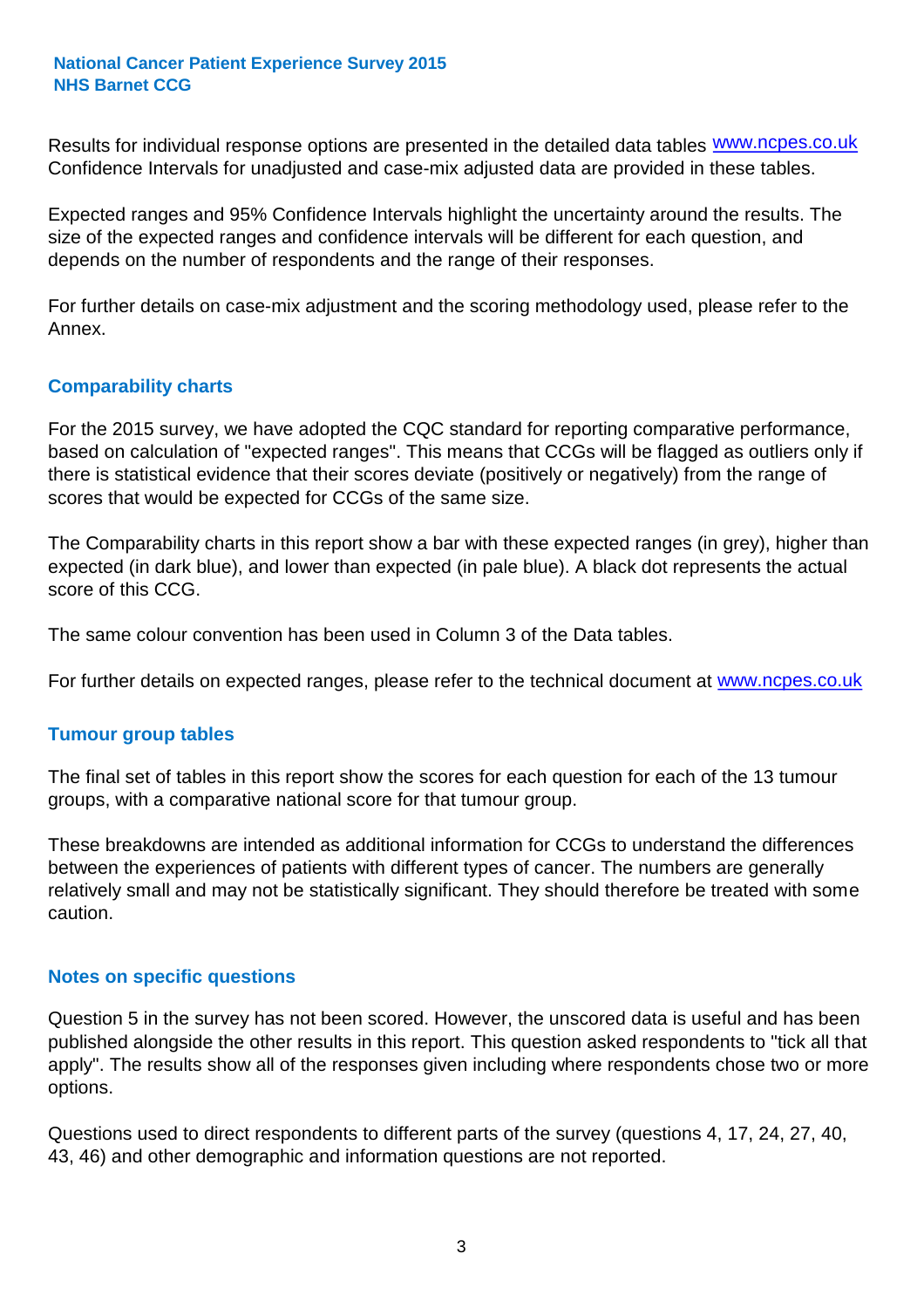#### **How to use the data**

Unadjusted data should be used to see the actual responses from patients relating to the CCG.

Case-mix adjusted data, together with expected ranges, should be used to understand whether the results are significantly higher or lower than national results.

Case-mix adjusted data, together with (case-mix adjusted) Confidence Intervals (presented in the detailed data tables **www.ncpes.co.uk**), should be used to understand whether the results are significantly higher or lower than the results for another CCG.

#### **Response rates**

Numbers of respondents by tumour group, age and gender can be found in the Annex.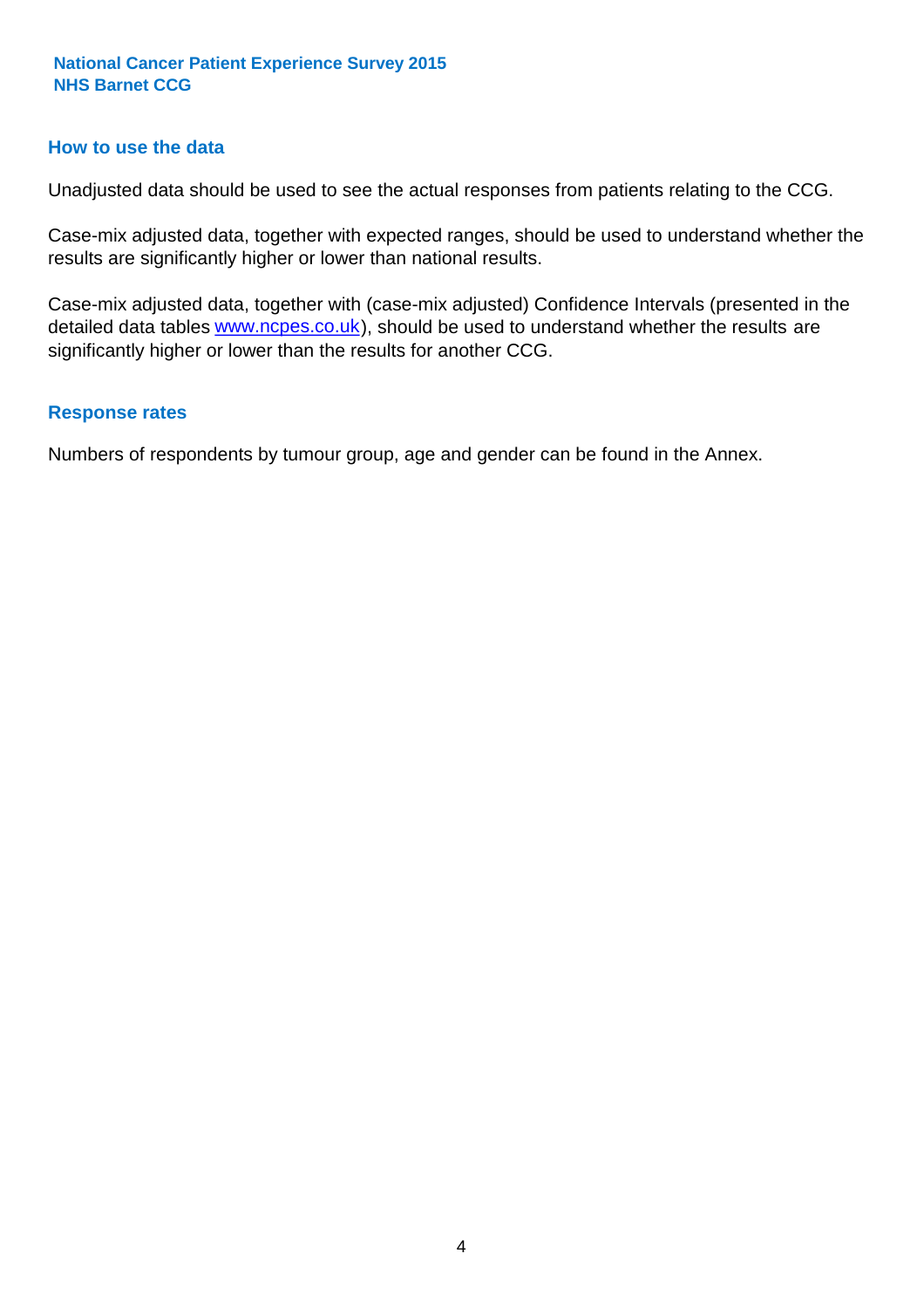## **Executive Summary**

average rating of 8.5. Asked to rate their care on a scale of zero (very poor) to 10 (very good), respondents gave an

The following questions are included in phase 1 of the Cancer Dashboard developed by Public Health England and NHS England\*:

- **75%** of respondents said that they were definitely involved as much as they wanted to be in decisions about their care and treatment
- **89%** of respondents said that they were given the name of a Clinical Nurse Specialist who would support them through their treatment
- when asked how easy or difficult it had been to contact their Clinical Nurse Specialist 80% of respondents said that it had been 'quite easy' or 'very easy'
- **85%** of respondents said that, overall, they were always treated with dignity and respect they were in hospital
- **93%** of respondents said that hospital staff told them who to contact if they were worried about their condition or treatment after they left hospital
- **56%** of respondents said that they thought the GPs and nurses at their general practice definitely did everything they could to support them while they were having cancer treatment.

Detailed results for these and other questions are set out in the sections that follow.

#### www.cancerdata.nhs.uk/dashboard

The questions were selected in discussion with the national Cancer Patient Experience Advisory Group and reflect four key patient experience domains: provision of information; involvement in decisions; care transition; interpersonal relations, respect and dignity. The figures presented above are all case-mix adjusted.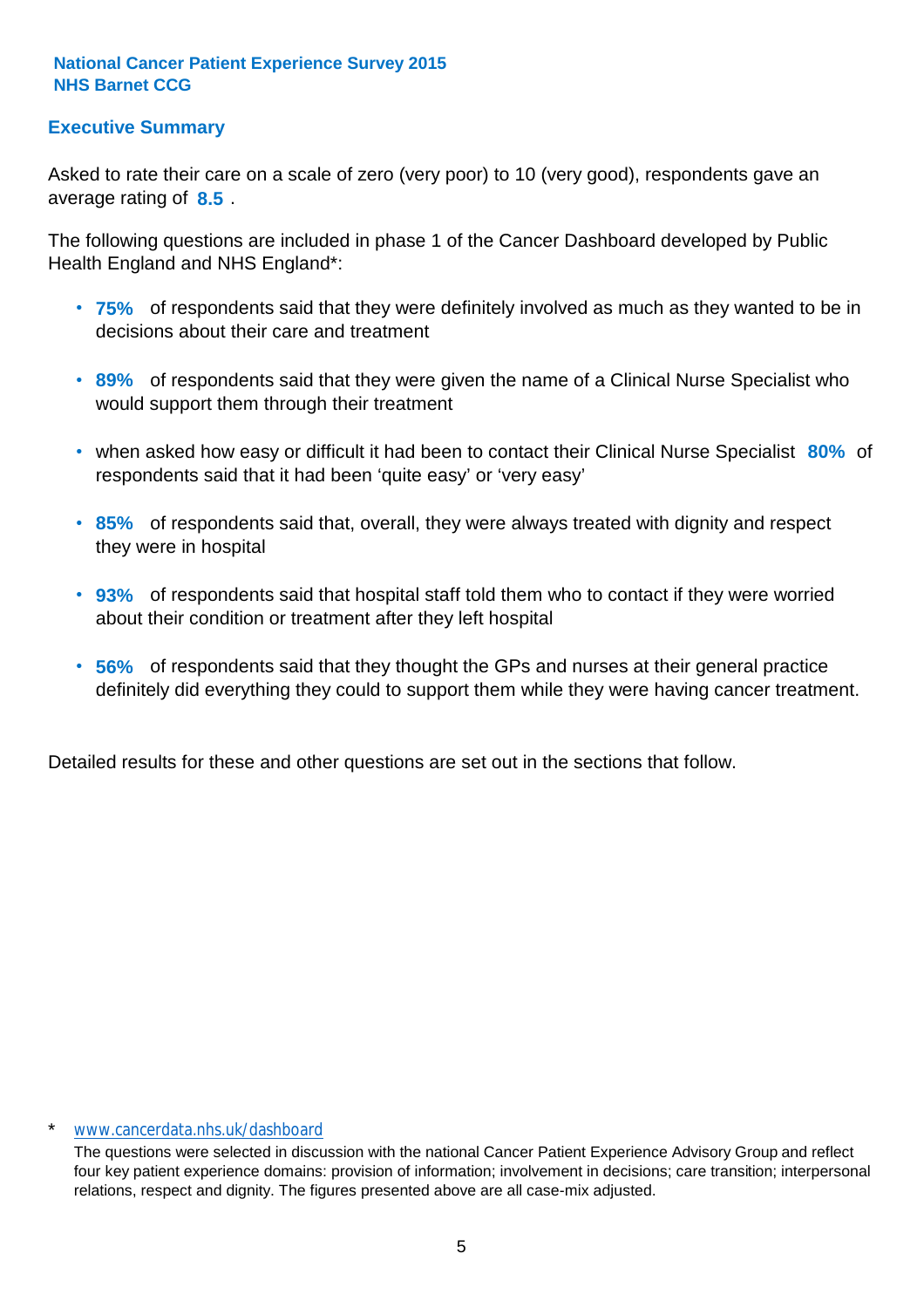# **Questions which scored outside expected range**

|                 |                                                                                                     |                                          |                                    | 2015 Case-mix Adjusted              |                                     |                              |
|-----------------|-----------------------------------------------------------------------------------------------------|------------------------------------------|------------------------------------|-------------------------------------|-------------------------------------|------------------------------|
| Question        |                                                                                                     | respondents<br>for this CCG<br>Number of | Percentage for<br>this CCG<br>2015 | Lower limit of<br>expected<br>range | Upper limit of<br>expected<br>range | National<br>Average<br>Score |
|                 | Seeing your GP                                                                                      |                                          |                                    |                                     |                                     |                              |
| Q1              | Saw GP once / twice before being told had to go to hospital                                         | 272                                      | 70%                                | 71%                                 | 81%                                 | 76%                          |
| Q <sub>2</sub>  | Patient thought they were seen as soon as necessary                                                 | 374                                      | 76%                                | 78%                                 | 86%                                 | 82%                          |
|                 | <b>Diagnostic tests</b>                                                                             |                                          |                                    |                                     |                                     |                              |
| Q7              | Given complete explanation of test results in understandable<br>way                                 | 336                                      | 74%                                | 74%                                 | 83%                                 | 79%                          |
|                 | <b>Clinical Nurse Specialist</b>                                                                    |                                          |                                    |                                     |                                     |                              |
| Q18             | Patient found it easy to contact their CNS                                                          | 288                                      | 80%                                | 82%                                 | 91%                                 | 87%                          |
| Q19             | Get understandable answers to important questions all or most<br>of the time                        | 269                                      | 84%                                | 85%                                 | 92%                                 | 89%                          |
|                 | Hospital care as an inpatient                                                                       |                                          |                                    |                                     |                                     |                              |
| Q <sub>31</sub> | Patient had confidence and trust in all ward nurses                                                 | 230                                      | 65%                                | 67%                                 | 78%                                 | 72%                          |
| Q <sub>33</sub> | All staff asked patient what name they preferred to be called by                                    | 225                                      | 54%                                | 57%                                 | 76%                                 | 67%                          |
| Q36             | Hospital staff definitely did everything to help control pain                                       | 198                                      | 79%                                | 79%                                 | 89%                                 | 84%                          |
|                 | Home care and support                                                                               |                                          |                                    |                                     |                                     |                              |
| Q49             | Hospital staff gave family or someone close all the information<br>needed to help with care at home | 287                                      | 51%                                | 52%                                 | 63%                                 | 58%                          |
| Q50             | Patient definitely given enough support from health or social<br>services during treatment          | 198                                      | 37%                                | 46%                                 | 62%                                 | 54%                          |
| Q51             | Patient definitely given enough support from health or social<br>services after treatment           | 130                                      | 29%                                | 36%                                 | 53%                                 | 45%                          |
|                 | Care from your general practice                                                                     |                                          |                                    |                                     |                                     |                              |
| Q53             | Practice staff definitely did everything they could to support<br>patient                           | 260                                      | 56%                                | 57%                                 | 68%                                 | 63%                          |
|                 | Your overall NHS care                                                                               |                                          |                                    |                                     |                                     |                              |
| Q56             | Overall the administration of the care was very good / good                                         | 376                                      | 83%                                | 86%                                 | 92%                                 | 89%                          |
| Q57             | Length of time for attending clinics and appointments was right                                     | 376                                      | 57%                                | 59%                                 | 73%                                 | 66%                          |
| Q59             | Patient's average rating of care scored from very poor to very<br>good                              | 373                                      | 8.5                                | 8.5                                 | 8.9                                 | 8.7                          |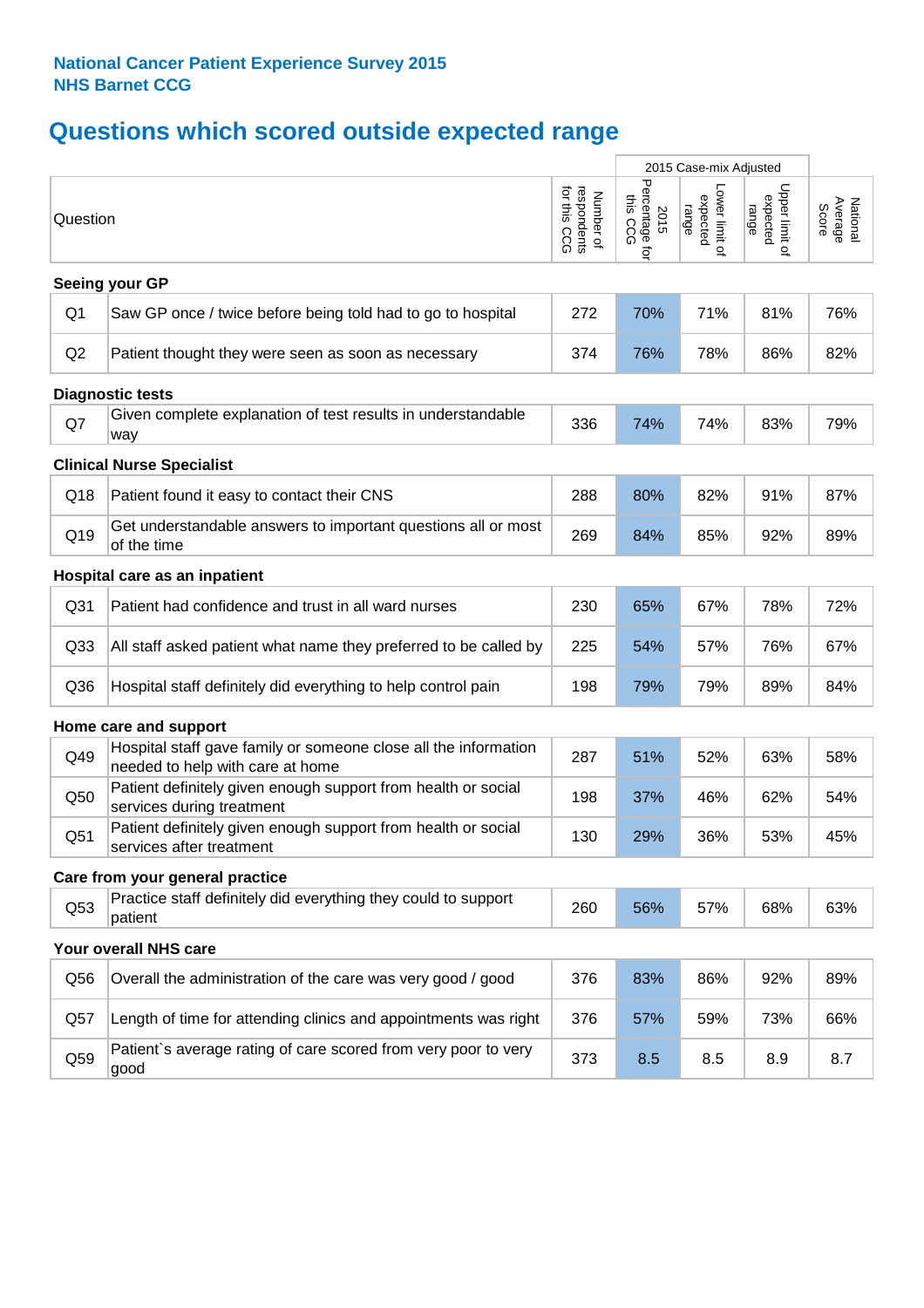# **CCG results**

## **Seeing your GP**



|    |                                                                |                                         |                             |               | 2015 Case-mix Adjusted     |                            |                        |
|----|----------------------------------------------------------------|-----------------------------------------|-----------------------------|---------------|----------------------------|----------------------------|------------------------|
|    | Question                                                       | respondents<br>Number<br>$\overline{a}$ | 2015<br>Unadjusted<br>Score | 2015<br>Score | Expected<br>range<br>lower | Expected<br>range<br>nbber | National Average Score |
| Q1 | Saw GP once / twice before being told had to go to<br>hospital | 272                                     | 69%                         | 70%           | 71%                        | 81%                        | 76%                    |
| Q2 | Patient thought they were seen as soon as necessary            | 374                                     | 75%                         | 76%           | 78%                        | 86%                        | 82%                    |

|    |                                                                             |                                                 | No. |
|----|-----------------------------------------------------------------------------|-------------------------------------------------|-----|
|    | Beforehand, did you have all the<br>information you needed about your test? | Yes                                             | 303 |
| Q5 |                                                                             | No, I would have liked more written information |     |
|    |                                                                             | No, I would have liked more verbal information  |     |
|    |                                                                             | I did not need / want any information           | 9   |
|    |                                                                             | Don't know / can't remember                     | 8   |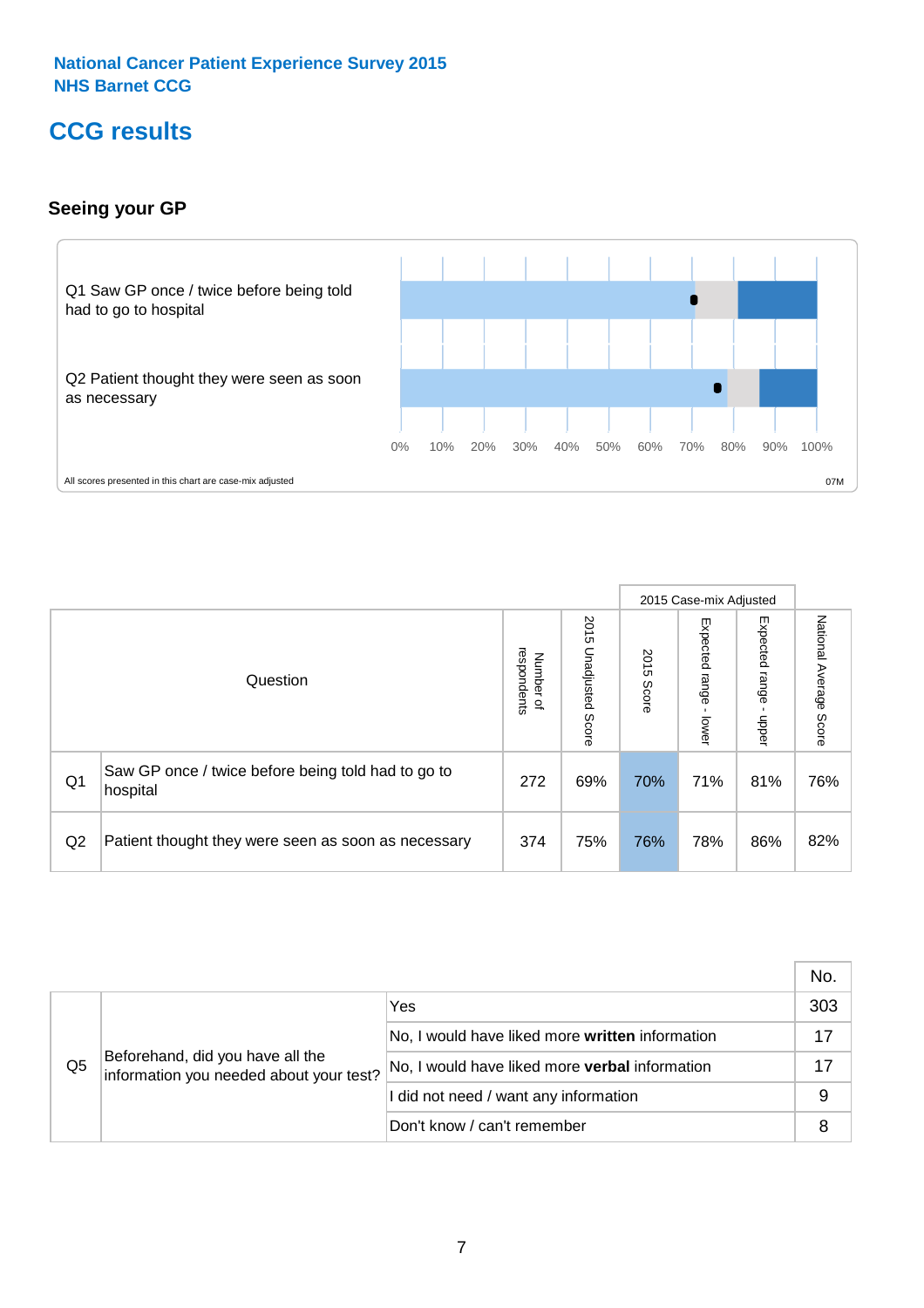### **Diagnostic tests**



|                |                                                                       |                                       |                             |               | 2015 Case-mix Adjusted  |                         |                           |
|----------------|-----------------------------------------------------------------------|---------------------------------------|-----------------------------|---------------|-------------------------|-------------------------|---------------------------|
|                | Question                                                              | respondents<br>Number<br>$\mathbf{Q}$ | 2015<br>Unadjusted<br>Score | 2015<br>Score | Expected range<br>lower | Expected range<br>nbber | National Average<br>Score |
| Q <sub>6</sub> | The length of time waiting for the test to be done was<br>about right | 337                                   | 84%                         | 84%           | 83%                     | 90%                     | 87%                       |
| Q7             | Given complete explanation of test results in<br>understandable way   | 336                                   | 72%                         | 74%           | 74%                     | 83%                     | 79%                       |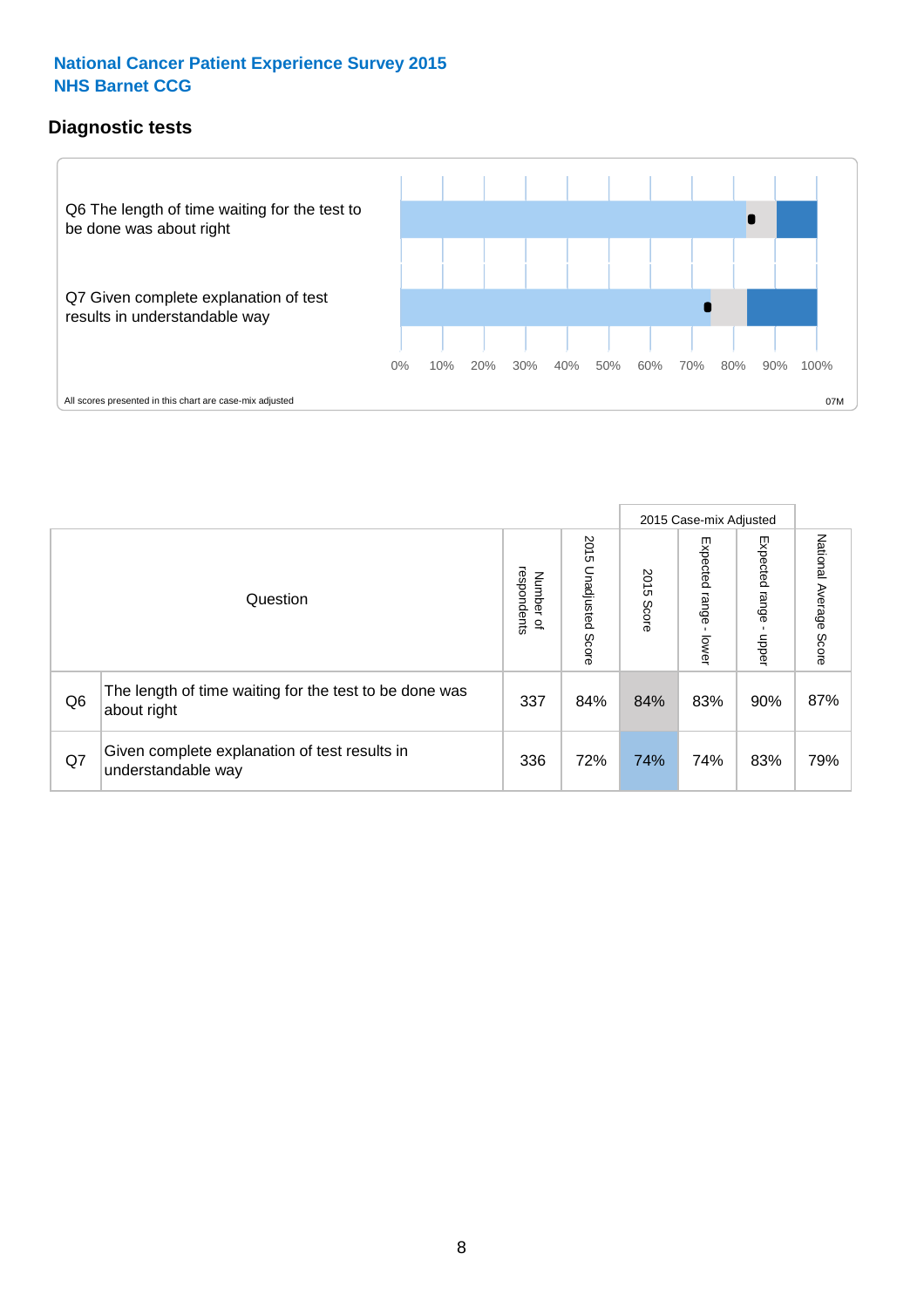#### **Finding out what was wrong with you**



|     |                                                                                            |                          |                       |                      | 2015 Case-mix Adjusted       |                           |                        |
|-----|--------------------------------------------------------------------------------------------|--------------------------|-----------------------|----------------------|------------------------------|---------------------------|------------------------|
|     | Question                                                                                   | respondents<br>Number of | 2015 Unadjusted Score | 2015<br><b>Score</b> | Expected<br>I range<br>lower | Expected range<br>- nbbeu | National Average Score |
| Q8  | Patient told they could bring a family member or friend<br>when first told they had cancer | 324                      | 78%                   | 78%                  | 74%                          | 83%                       | 79%                    |
| Q9  | Patient felt they were told sensitively that they had cancer                               | 374                      | 81%                   | 81%                  | 81%                          | 88%                       | 84%                    |
| Q10 | Patient completely understood the explanation of what<br>was wrong                         | 377                      | 69%                   | 70%                  | 69%                          | 78%                       | 73%                    |
| Q11 | Patient given easy to understand written information<br>about the type of cancer they had  | 345                      | 71%                   | 72%                  | 67%                          | 76%                       | 72%                    |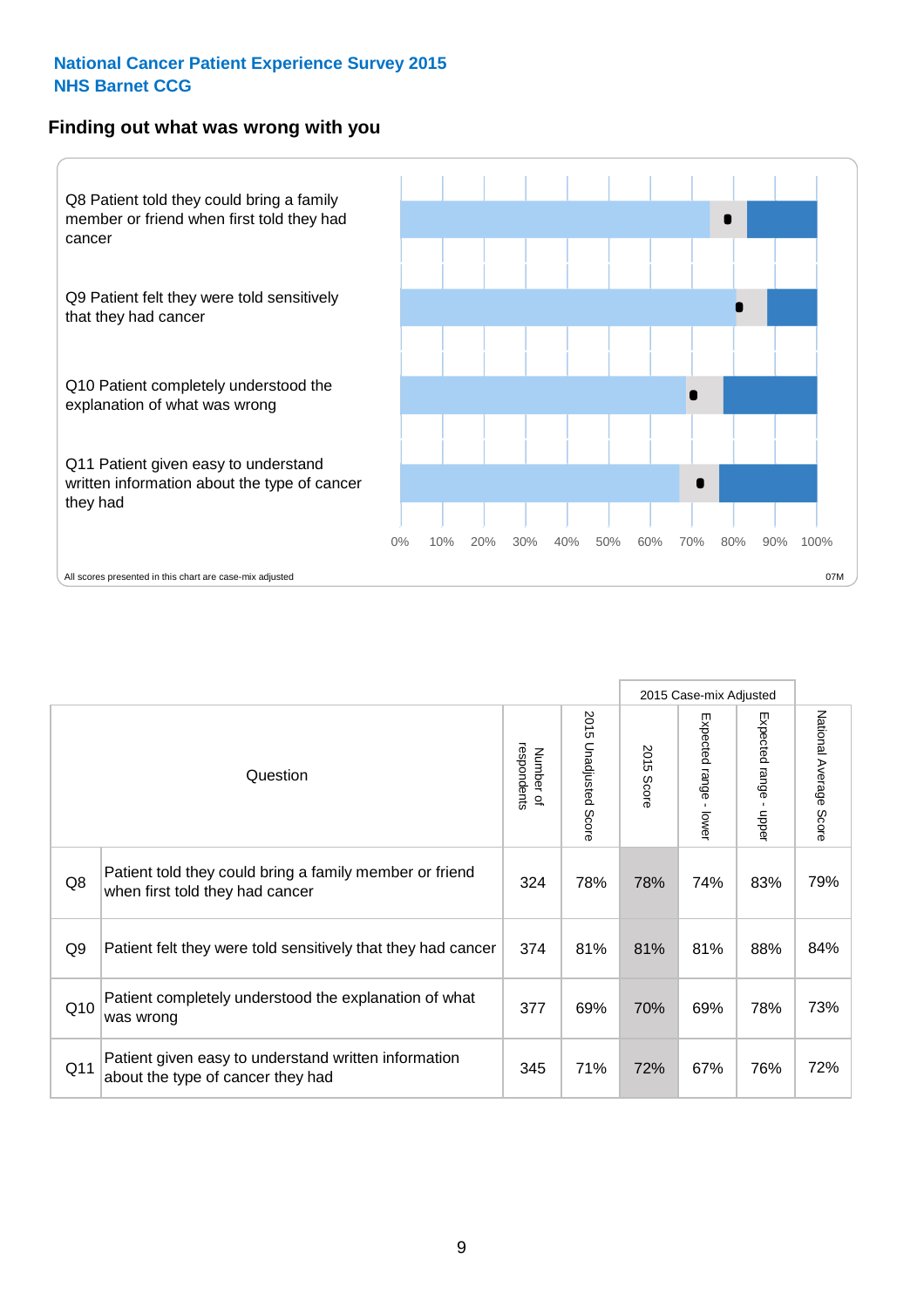## **Finding out what was wrong with you**



|                 |                                                                                         |                          |                                 |               | 2015 Case-mix Adjusted                    |                        |                        |
|-----------------|-----------------------------------------------------------------------------------------|--------------------------|---------------------------------|---------------|-------------------------------------------|------------------------|------------------------|
| Question        |                                                                                         | Number of<br>respondents | 2015<br><b>Unadjusted Score</b> | 2015<br>Score | Expected range<br>$\blacksquare$<br>lower | Expected range - upper | National Average Score |
| Q12             | Patient felt that treatment options were completely<br>explained                        | 347                      | 81%                             | 82%           | 79%                                       | 87%                    | 83%                    |
| Q13             | Possible side effects explained in an understandable way                                | 361                      | 71%                             | 72%           | 68%                                       | 77%                    | 73%                    |
| Q14             | Patient given practical advice and support in dealing with<br>side effects of treatment | 362                      | 60%                             | 61%           | 61%                                       | 71%                    | 66%                    |
| Q <sub>15</sub> | Patient definitely told about side effects that could affect<br>them in the future      | 348                      | 51%                             | 51%           | 49%                                       | 60%                    | 54%                    |
| Q16             | Patient definitely involved in decisions about care and<br>treatment                    | 361                      | 74%                             | 75%           | 73%                                       | 82%                    | 78%                    |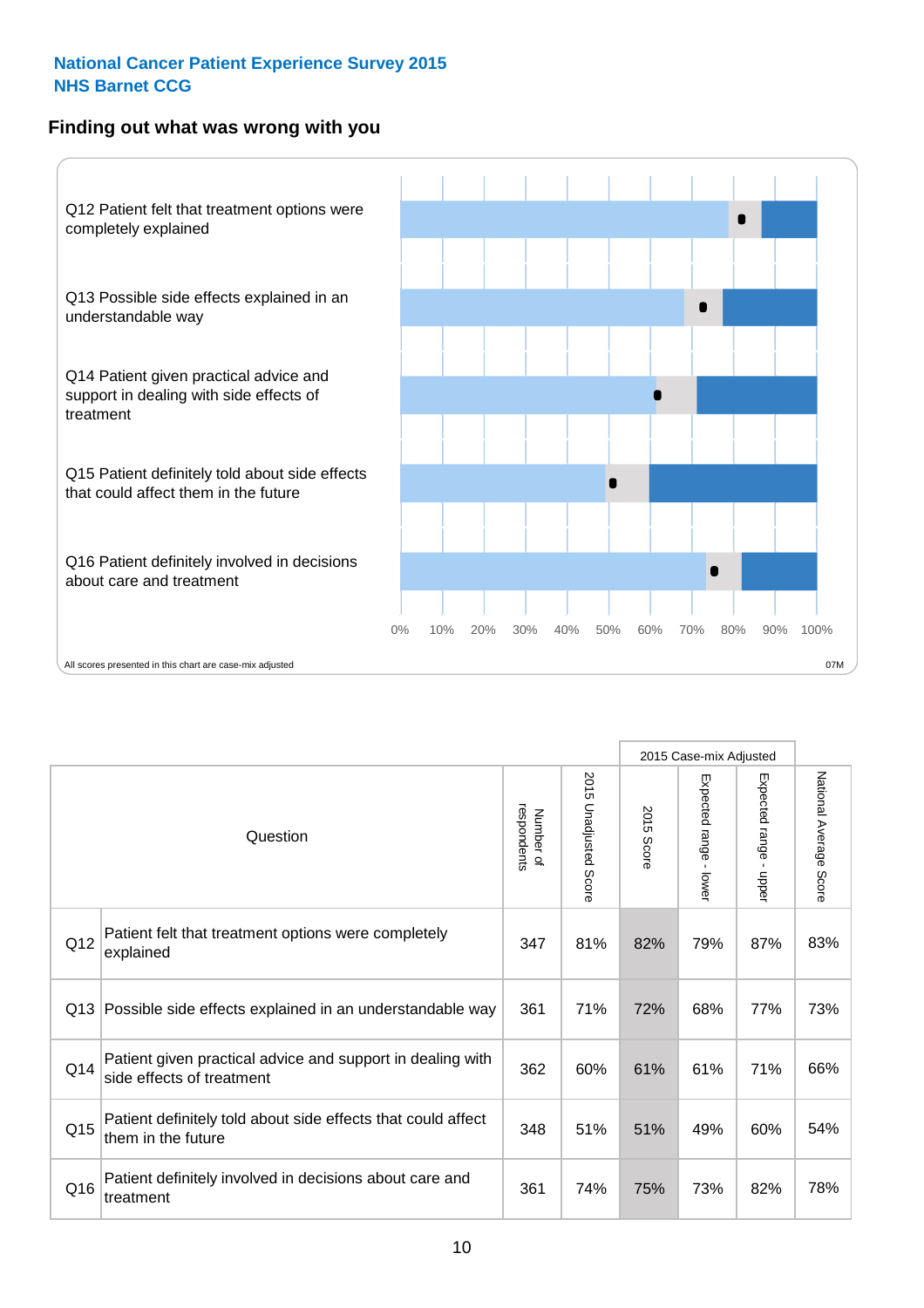#### **Clinical Nurse Specialist**



|     |                                                                                     |                          |                       |               | 2015 Case-mix Adjusted  |                         |                           |
|-----|-------------------------------------------------------------------------------------|--------------------------|-----------------------|---------------|-------------------------|-------------------------|---------------------------|
|     | Question                                                                            | respondents<br>Number of | 2015 Unadjusted Score | 2015<br>Score | Expected range<br>lower | Expected range<br>nbber | National Average<br>Score |
| Q17 | Patient given the name of the CNS who would support<br>them through their treatment | 362                      | 89%                   | 89%           | 87%                     | 93%                     | 90%                       |
| Q18 | Patient found it easy to contact their CNS                                          | 288                      | 79%                   | 80%           | 82%                     | 91%                     | 87%                       |
| Q19 | Get understandable answers to important questions all or<br>most of the time        | 269                      | 83%                   | 84%           | 85%                     | 92%                     | 89%                       |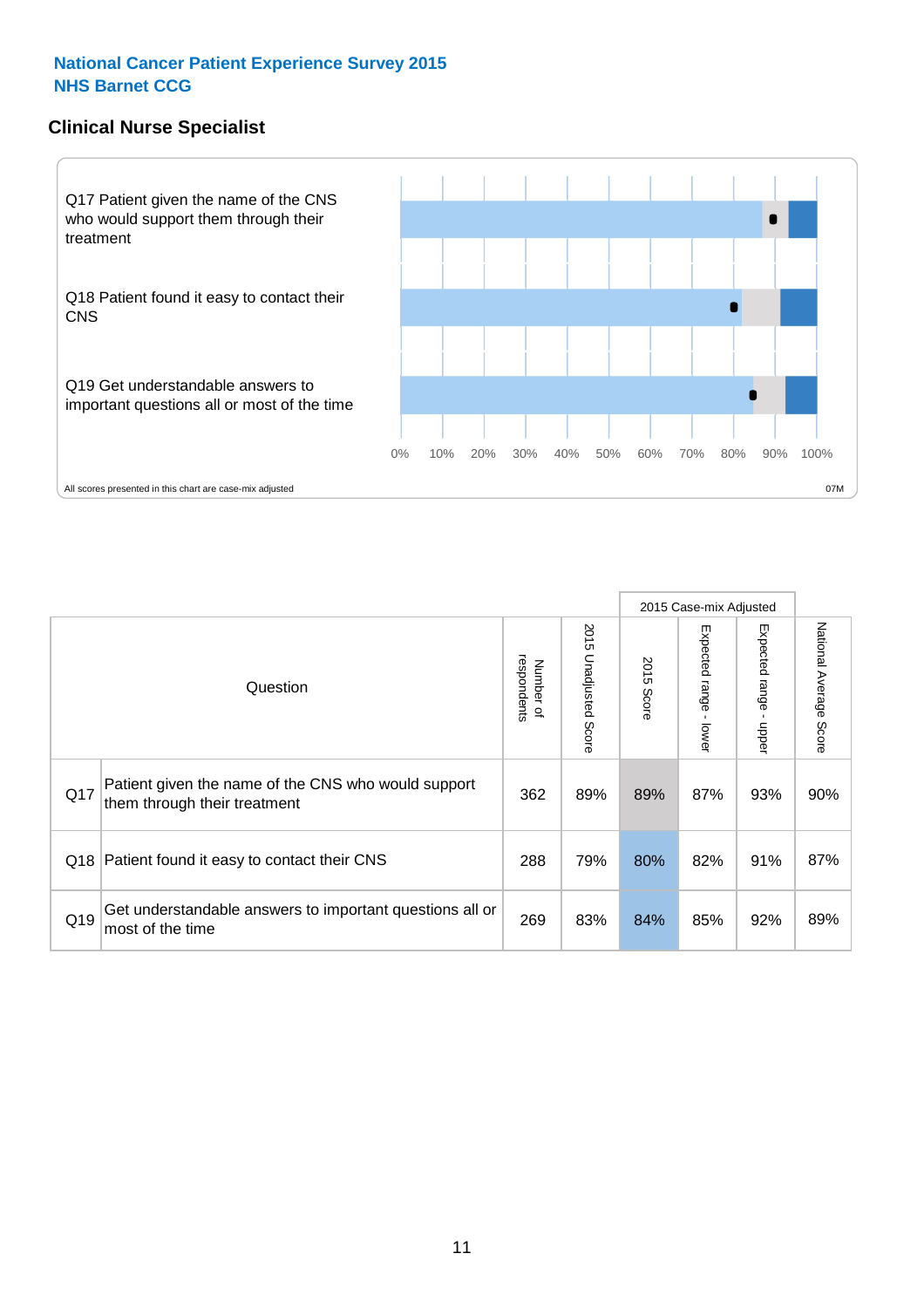#### **Support for people with cancer**



|                 |                                                                                            |                          |                             |               | 2015 Case-mix Adjusted                  |                                           |                        |
|-----------------|--------------------------------------------------------------------------------------------|--------------------------|-----------------------------|---------------|-----------------------------------------|-------------------------------------------|------------------------|
|                 | Question                                                                                   | respondents<br>Number of | 2015<br>Unadjusted<br>Score | 2015<br>Score | Expected range<br>$\mathbf{I}$<br>lower | Expected range<br>$\blacksquare$<br>nbber | National Average Score |
| Q20             | Hospital staff gave information about support groups                                       | 276                      | 82%                         | 82%           | 78%                                     | 88%                                       | 83%                    |
| Q <sub>21</sub> | Hospital staff gave information about impact cancer could<br>have on day to day activities | 264                      | 78%                         | 79%           | 76%                                     | 86%                                       | 81%                    |
| Q22             | Hospital staff gave information on getting financial help                                  | 201                      | 52%                         | 54%           | 48%                                     | 62%                                       | 55%                    |
| Q <sub>23</sub> | Hospital staff told patient they could get free prescriptions                              | 210                      | 80%                         | 79%           | 75%                                     | 86%                                       | 80%                    |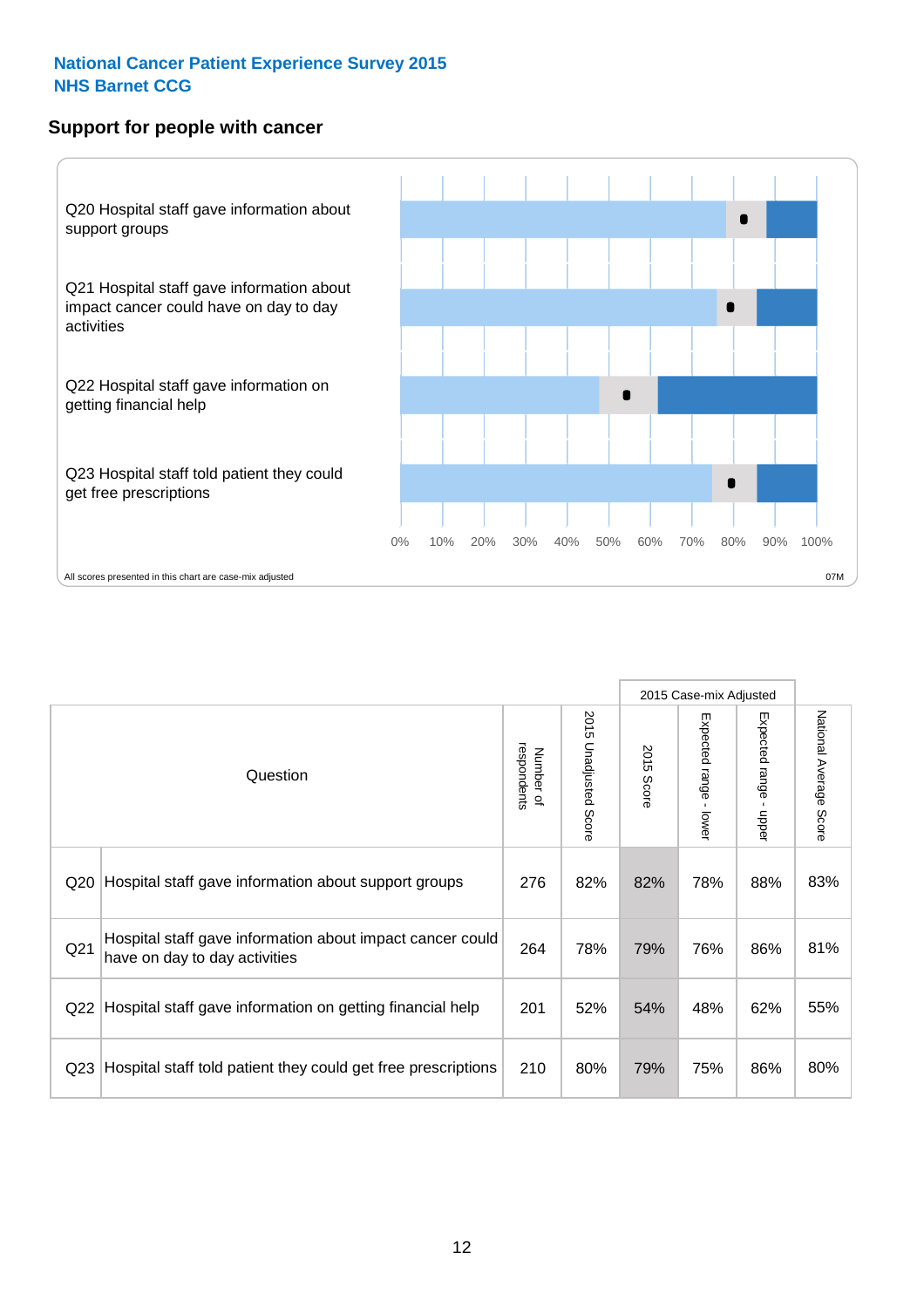# **Operations**



|     |                                                                 |                                         |                             |               | 2015 Case-mix Adjusted     |                           |                              |
|-----|-----------------------------------------------------------------|-----------------------------------------|-----------------------------|---------------|----------------------------|---------------------------|------------------------------|
|     | Question                                                        | respondents<br>Number<br>$\overline{a}$ | 2015<br>Unadjusted<br>Score | 2015<br>Score | Expected<br>range<br>lower | Expected<br>range<br>ddoe | National<br>Average<br>Score |
| Q26 | Staff explained how operation had gone in<br>understandable way | 184                                     | 72%                         | 73%           | 72%                        | 84%                       | 78%                          |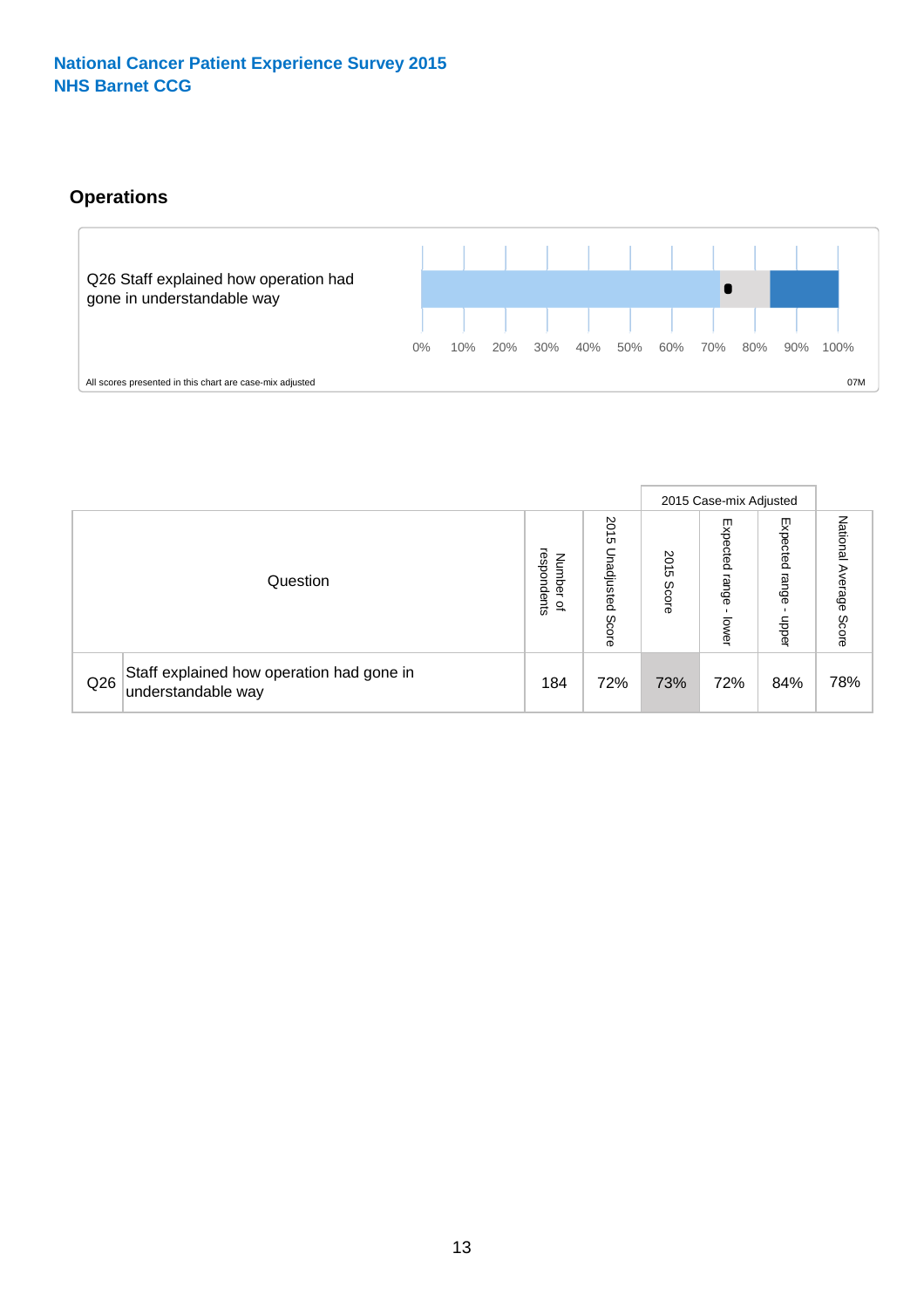## **Hospital care as an inpatient (Part 1 of 3)**



All scores presented in this chart are case-mix adjusted  $07M$ 

|                 |                                                                                           |                          |                                 |                      | 2015 Case-mix Adjusted                    |                                         |                        |
|-----------------|-------------------------------------------------------------------------------------------|--------------------------|---------------------------------|----------------------|-------------------------------------------|-----------------------------------------|------------------------|
|                 | Question                                                                                  | respondents<br>Number of | 2015<br><b>Unadjusted Score</b> | 2015<br><b>Score</b> | Expected range<br>$\blacksquare$<br>lower | Expected range<br>$\mathbf{I}$<br>nbber | National Average Score |
| Q28             | Groups of doctors or nurses did not talk in front of patient<br>as if they were not there | 223                      | 77%                             | 77%                  | 76%                                       | 86%                                     | 81%                    |
| Q29             | Patient had confidence and trust in all doctors treating<br>them                          | 230                      | 82%                             | 82%                  | 79%                                       | 89%                                     | 84%                    |
| Q30             | Patient's family or someone close definitely had<br>opportunity to talk to doctor         | 179                      | 70%                             | 70%                  | 65%                                       | 79%                                     | 72%                    |
| Q <sub>31</sub> | Patient had confidence and trust in all ward nurses                                       | 230                      | 65%                             | 65%                  | 67%                                       | 78%                                     | 72%                    |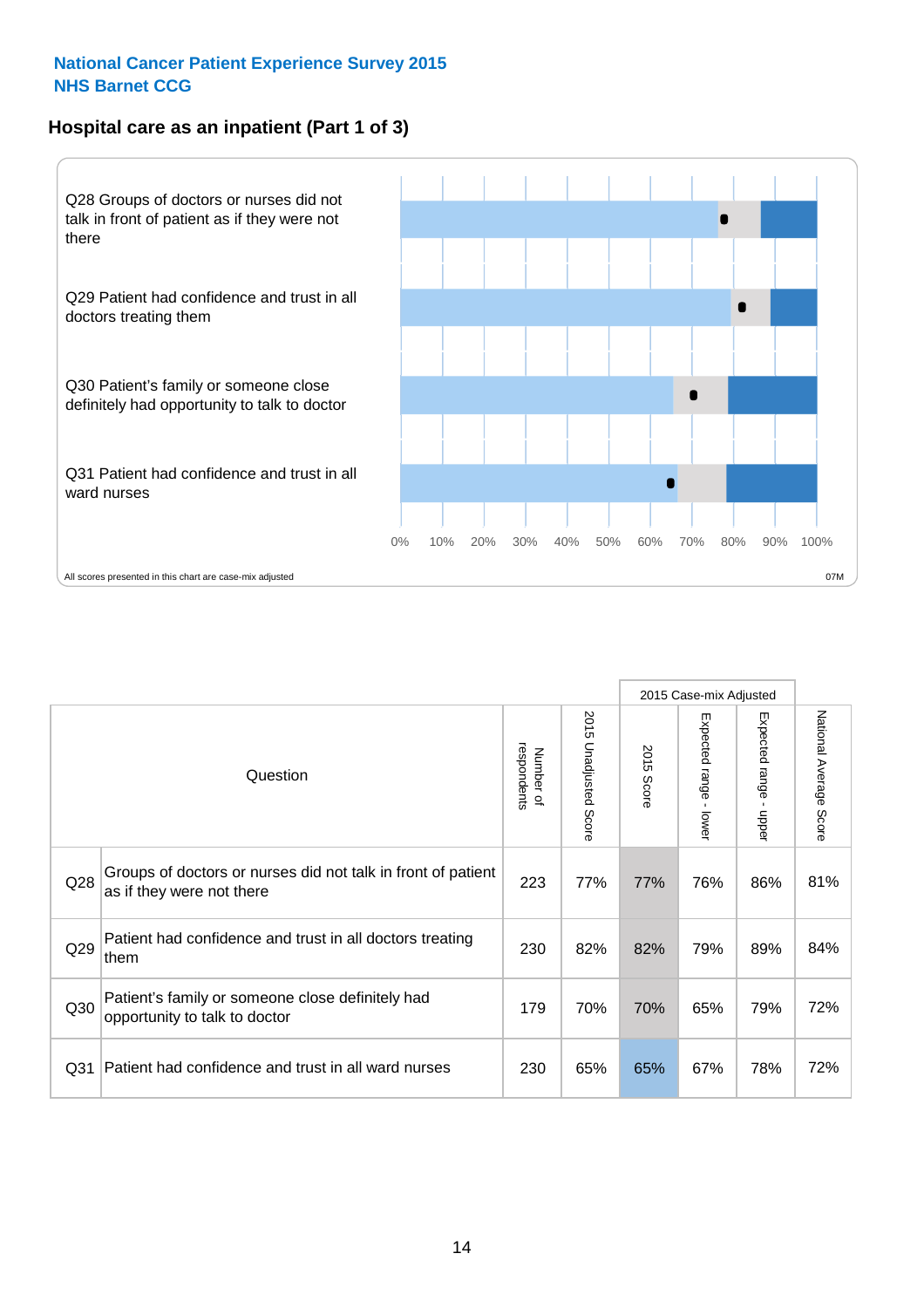## **Hospital care as an inpatient (Part 2 of 3)**



|                 |                                                                         |                          |                          |               | 2015 Case-mix Adjusted |                           |                           |
|-----------------|-------------------------------------------------------------------------|--------------------------|--------------------------|---------------|------------------------|---------------------------|---------------------------|
|                 | Question                                                                | respondents<br>Number of | 2015 Unadjusted<br>Score | 2015<br>Score | Expected range - lower | Expected range<br>- nbbel | National Average<br>Score |
| Q32             | Always / nearly always enough nurses on duty                            | 229                      | 64%                      | 64%           | 60%                    | 72%                       | 66%                       |
| Q <sub>33</sub> | All staff asked patient what name they preferred to be<br>called by     | 225                      | 53%                      | 54%           | 57%                    | 76%                       | 67%                       |
| Q <sub>34</sub> | Always given enough privacy when discussing condition<br>or treatment   | 226                      | 89%                      | 89%           | 80%                    | 89%                       | 85%                       |
| Q35             | Patient was able to discuss worries or fears with staff<br>during visit | 163                      | 46%                      | 47%           | 44%                    | 60%                       | 52%                       |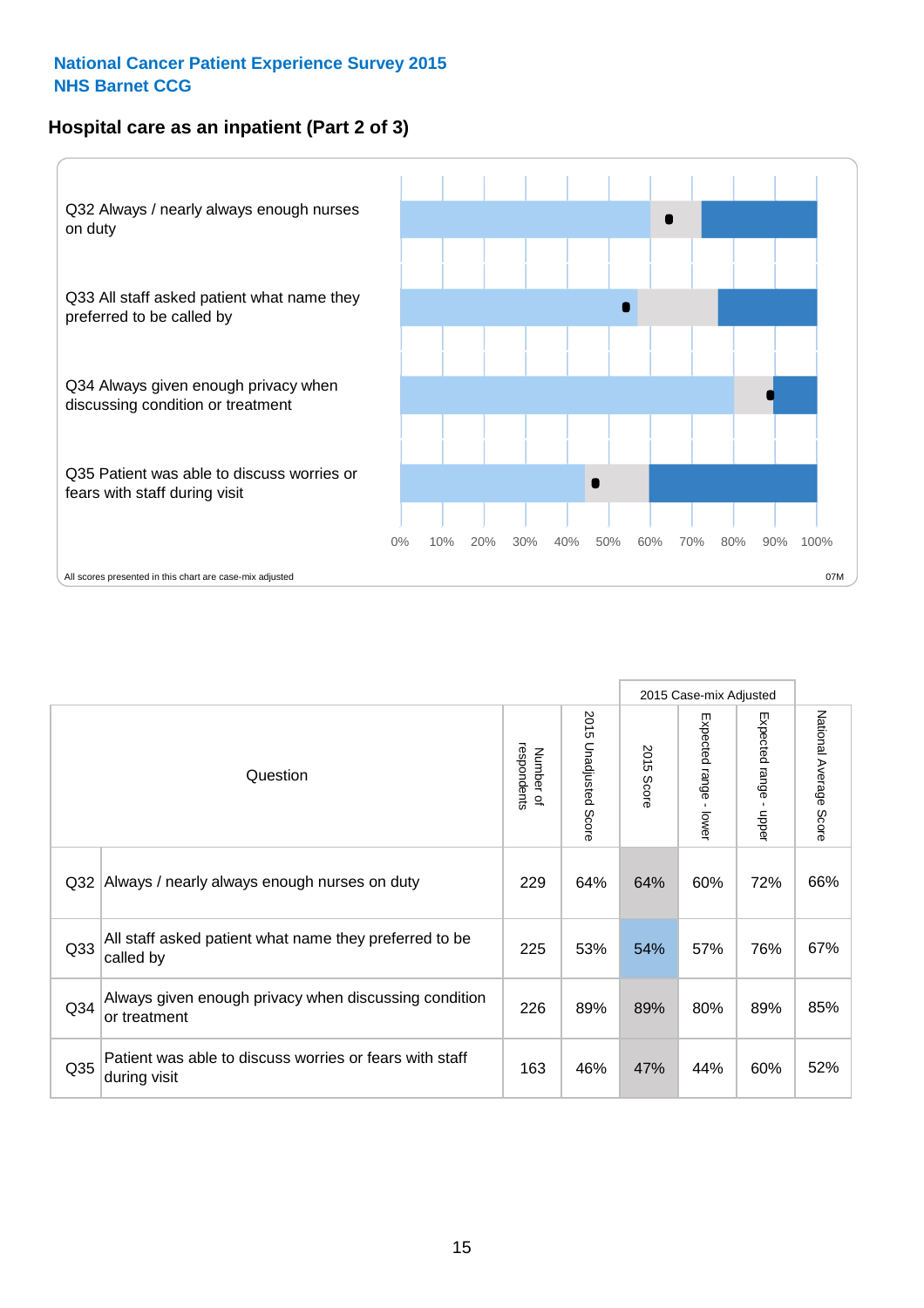### **Hospital care as an inpatient (Part 3 of 3)**



|                 |                                                                                     |                          |                                 |               | 2015 Case-mix Adjusted                    |                           |                        |
|-----------------|-------------------------------------------------------------------------------------|--------------------------|---------------------------------|---------------|-------------------------------------------|---------------------------|------------------------|
|                 | Question                                                                            | Number of<br>respondents | 2015<br><b>Unadjusted Score</b> | 2015<br>Score | Expected range<br>$\blacksquare$<br>lower | Expected range -<br>nbber | National Average Score |
| Q36             | Hospital staff definitely did everything to help control pain                       | 198                      | 78%                             | 79%           | 79%                                       | 89%                       | 84%                    |
| Q <sub>37</sub> | Always treated with respect and dignity by staff                                    | 228                      | 85%                             | 85%           | 83%                                       | 92%                       | 87%                    |
| Q38             | Given clear written information about what should / should<br>not do post discharge | 208                      | 85%                             | 85%           | 80%                                       | 89%                       | 84%                    |
| Q39             | Staff told patient who to contact if worried post discharge                         | 217                      | 93%                             | 93%           | 90%                                       | 97%                       | 94%                    |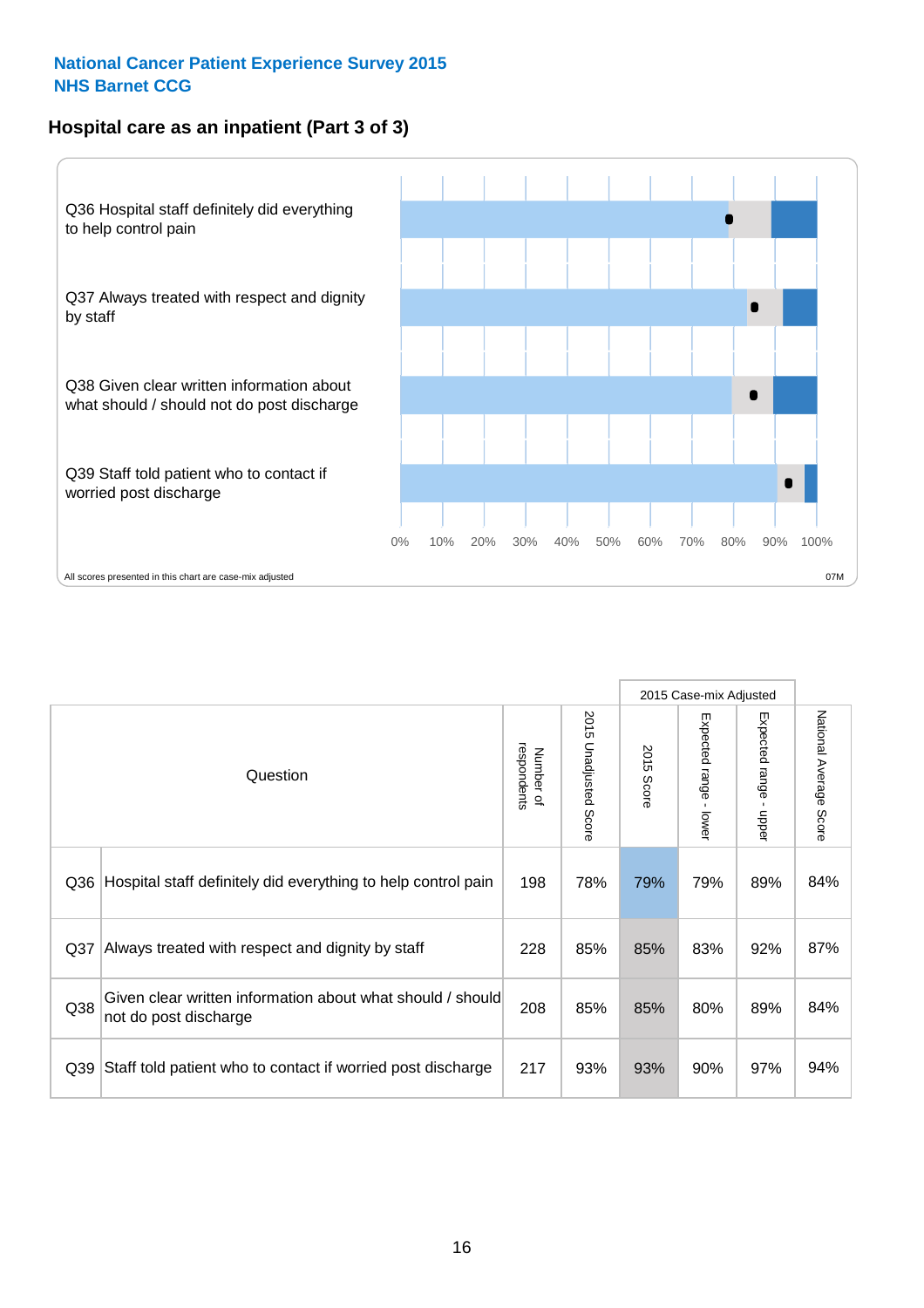## **Hospital care as a day patient / outpatient (Part 1 of 2)**



|     |                                                                                    |                          |                          | 2015 Case-mix Adjusted |                                         |                                         |                        |
|-----|------------------------------------------------------------------------------------|--------------------------|--------------------------|------------------------|-----------------------------------------|-----------------------------------------|------------------------|
|     | Question                                                                           | respondents<br>Number of | 2015<br>Unadjusted Score | 2015<br><b>Score</b>   | Expected range<br>$\mathbf{I}$<br>lower | Expected range<br>$\blacksquare$<br>ddo | National Average Score |
| Q41 | Patient was able to discuss worries or fears with staff<br>during visit            | 283                      | 66%                      | 68%                    | 65%                                     | 76%                                     | 70%                    |
| Q42 | Doctor had the right notes and other documentation with<br>them                    | 331                      | 96%                      | 96%                    | 93%                                     | 98%                                     | 96%                    |
| Q44 | Beforehand patient had all information needed about<br>radiotherapy treatment      | 89                       | 83%                      | 84%                    | 79%                                     | 93%                                     | 86%                    |
| Q45 | Patient given understandable information about whether<br>radiotherapy was working | 75                       | 56%                      | 56%                    | 48%                                     | 71%                                     | 60%                    |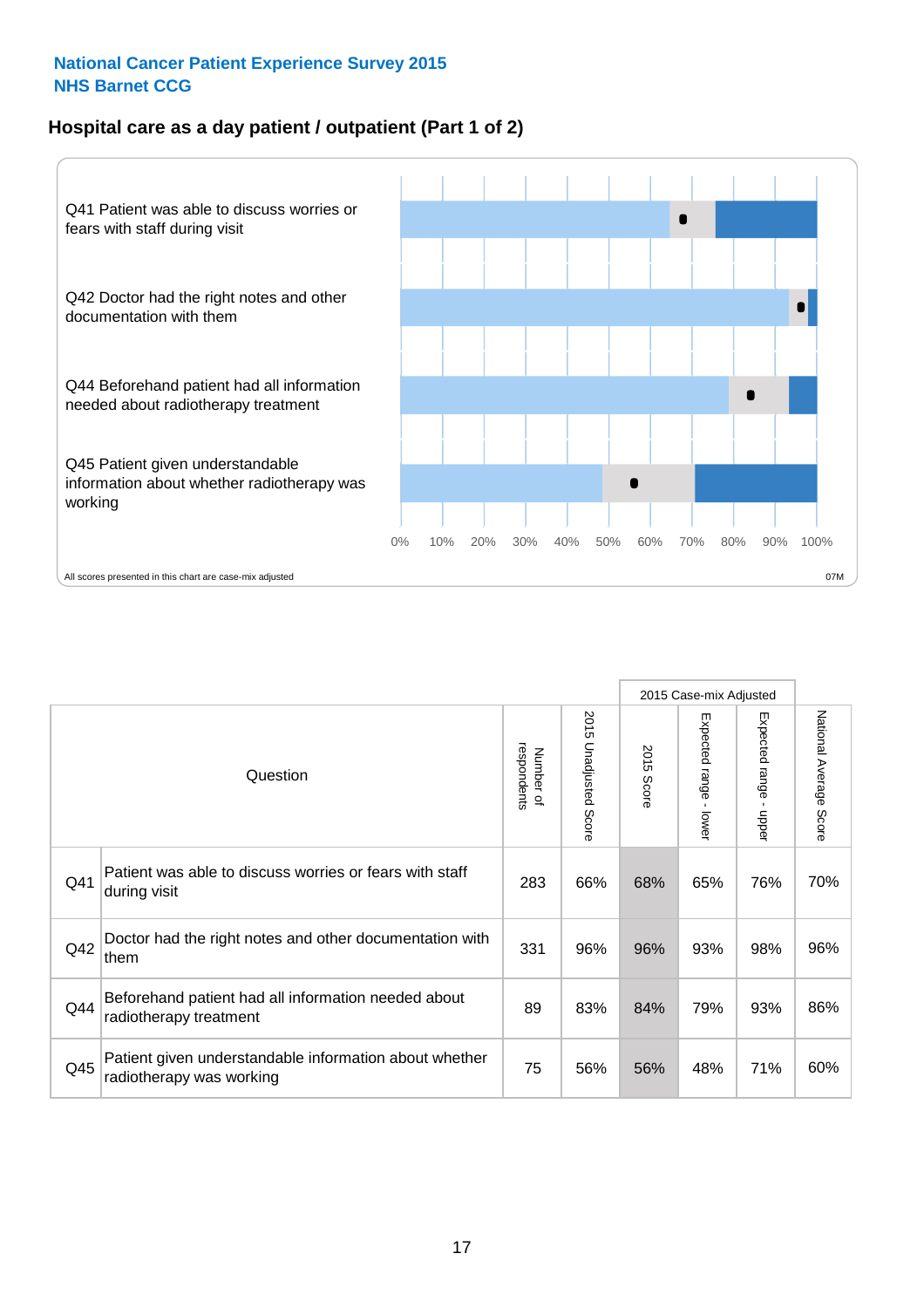### **Hospital care as a day patient / outpatient (Part 2 of 2)**



|     |                                                                                    |                                   |                             | 2015 Case-mix Adjusted |                         |                          |                           |
|-----|------------------------------------------------------------------------------------|-----------------------------------|-----------------------------|------------------------|-------------------------|--------------------------|---------------------------|
|     | Question                                                                           | respondents<br>Number<br>$\Omega$ | 2015<br>Unadjusted<br>Score | 2015<br>Score          | Expected range<br>lower | Expected<br>range<br>dda | National Average<br>Score |
| Q47 | Beforehand patient had all information needed about<br>chemotherapy treatment      | 202                               | 83%                         | 83%                    | 79%                     | 89%                      | 84%                       |
| Q48 | Patient given understandable information about whether<br>chemotherapy was working | 187                               | 67%                         | 68%                    | 61%                     | 75%                      | 68%                       |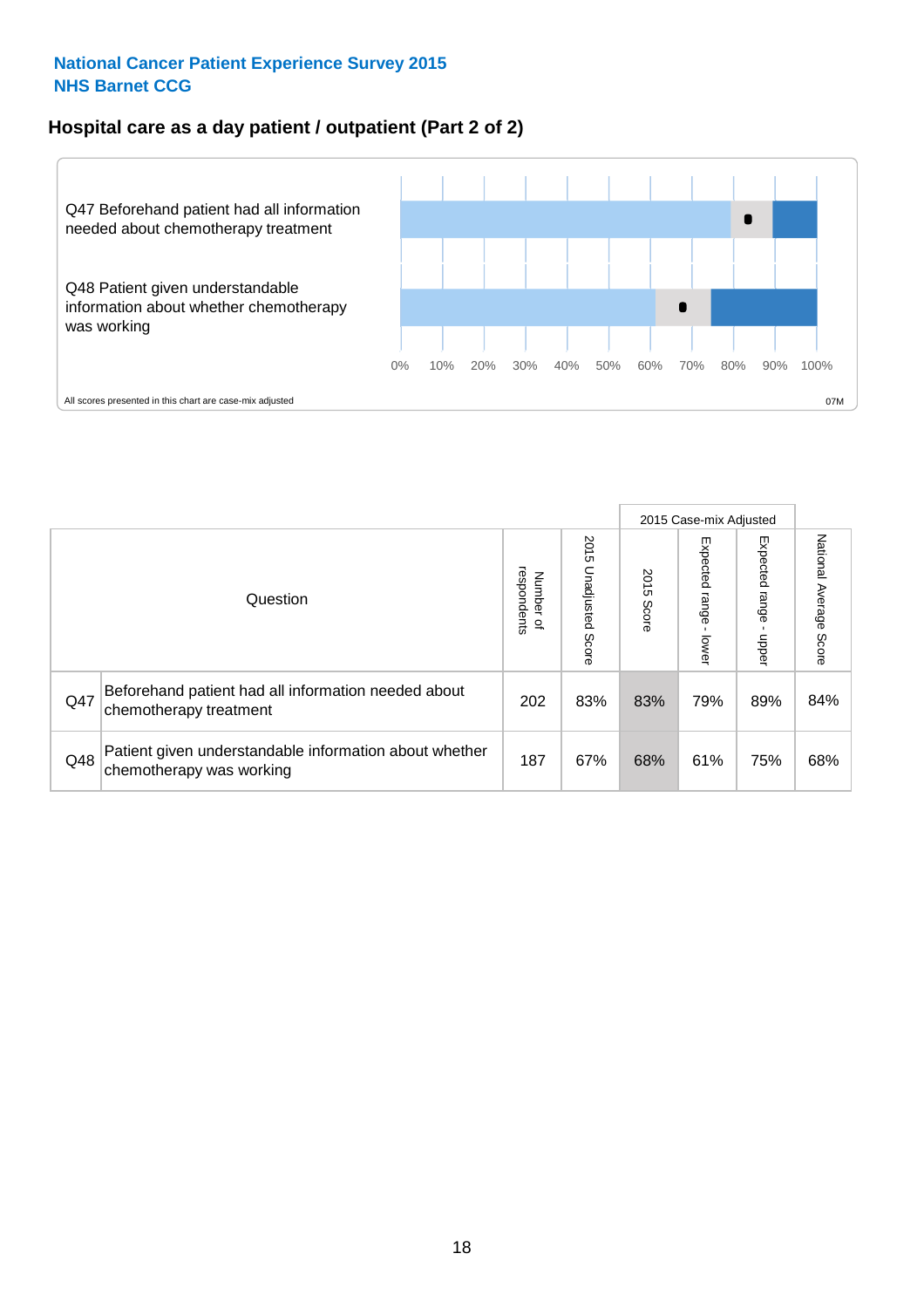#### **Home care and support**



|     |                                                                                                     |                          |                          | 2015 Case-mix Adjusted |                             |                         |                        |
|-----|-----------------------------------------------------------------------------------------------------|--------------------------|--------------------------|------------------------|-----------------------------|-------------------------|------------------------|
|     | Question                                                                                            | respondents<br>Number of | 2015<br>Unadjusted Score | 2015<br>Score          | Expected<br> range<br>lower | Expected range<br>nbber | National Average Score |
| Q49 | Hospital staff gave family or someone close all the<br>information needed to help with care at home | 287                      | 51%                      | 51%                    | 52%                         | 63%                     | 58%                    |
| Q50 | Patient definitely given enough support from health or<br>social services during treatment          | 198                      | 36%                      | 37%                    | 46%                         | 62%                     | 54%                    |
| Q51 | Patient definitely given enough support from health or<br>social services after treatment           | 130                      | 28%                      | 29%                    | 36%                         | 53%                     | 45%                    |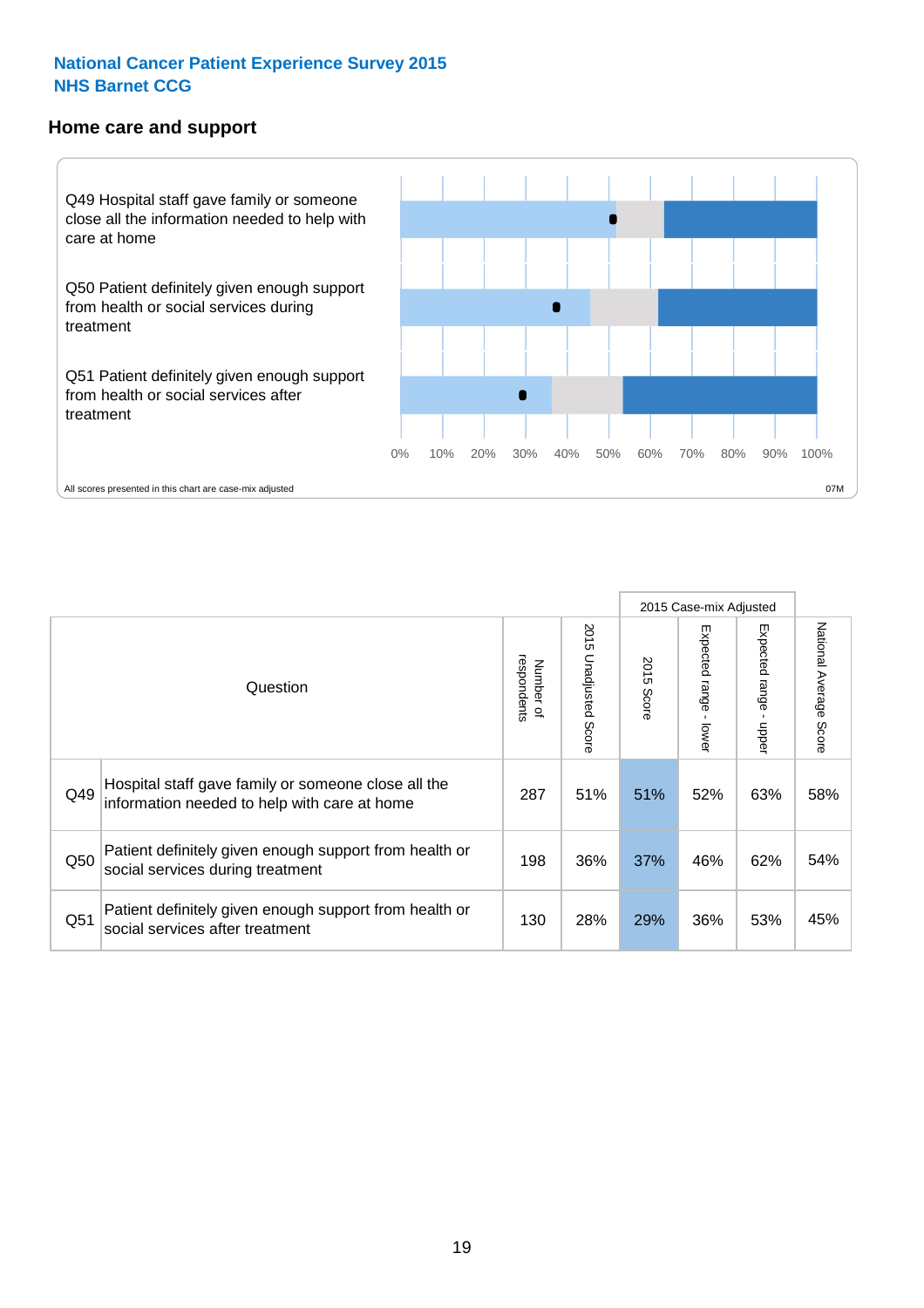#### **Care from your general practice**



|     |                                                                           |                                   |                             | 2015 Case-mix Adjusted |                                   |                            |                           |
|-----|---------------------------------------------------------------------------|-----------------------------------|-----------------------------|------------------------|-----------------------------------|----------------------------|---------------------------|
|     | Question                                                                  | respondents<br>Number<br>$\Omega$ | 2015<br>Unadjusted<br>Score | 2015<br>Score          | Expected<br><b>Lange</b><br>lower | Expected<br>range<br>nbber | National Average<br>Score |
| Q52 | GP given enough information about patient's condition<br>and treatment    | 316                               | 93%                         | 94%                    | 93%                               | 98%                        | 95%                       |
| Q53 | Practice staff definitely did everything they could to<br>support patient | 260                               | 55%                         | 56%                    | 57%                               | 68%                        | 63%                       |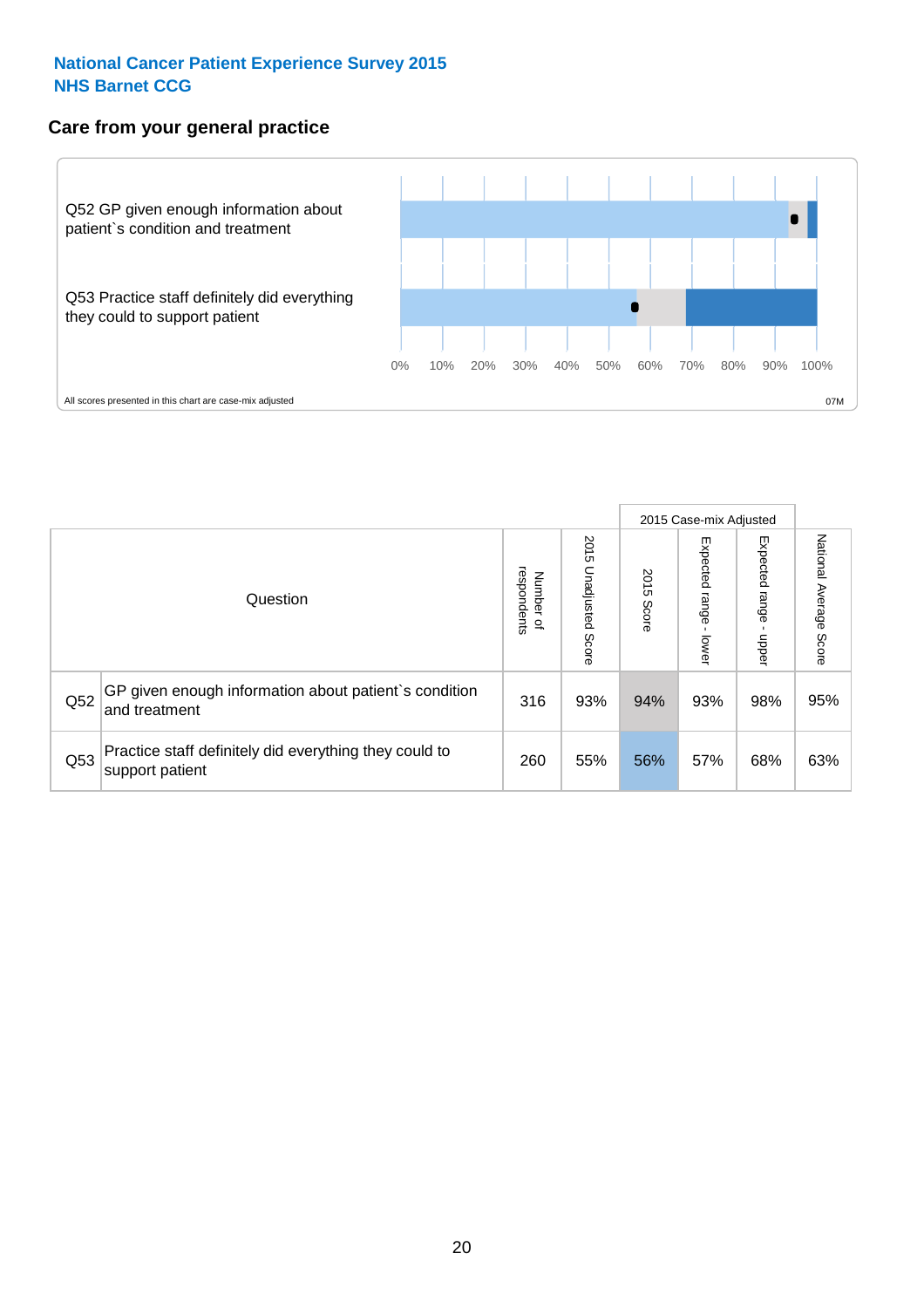## **Your overall NHS care (Part 1 of 2)**



|     |                                                                    |                          |                          | 2015 Case-mix Adjusted |                                           |                                           |                        |
|-----|--------------------------------------------------------------------|--------------------------|--------------------------|------------------------|-------------------------------------------|-------------------------------------------|------------------------|
|     | Question                                                           | respondents<br>Number of | 2015<br>Unadjusted Score | 2015<br>Score          | Expected range<br>$\blacksquare$<br>lower | Expected range<br>$\blacksquare$<br>nbber | National Average Score |
| Q54 | Hospital and community staff always worked well together           | 358                      | 54%                      | 55%                    | 55%                                       | 66%                                       | 61%                    |
| Q55 | Patient given a care plan                                          | 285                      | 31%                      | 29%                    | 27%                                       | 39%                                       | 33%                    |
| Q56 | Overall the administration of the care was very good /<br>good     | 376                      | 83%                      | 83%                    | 86%                                       | 92%                                       | 89%                    |
| Q57 | Length of time for attending clinics and appointments was<br>right | 376                      | 56%                      | 57%                    | 59%                                       | 73%                                       | 66%                    |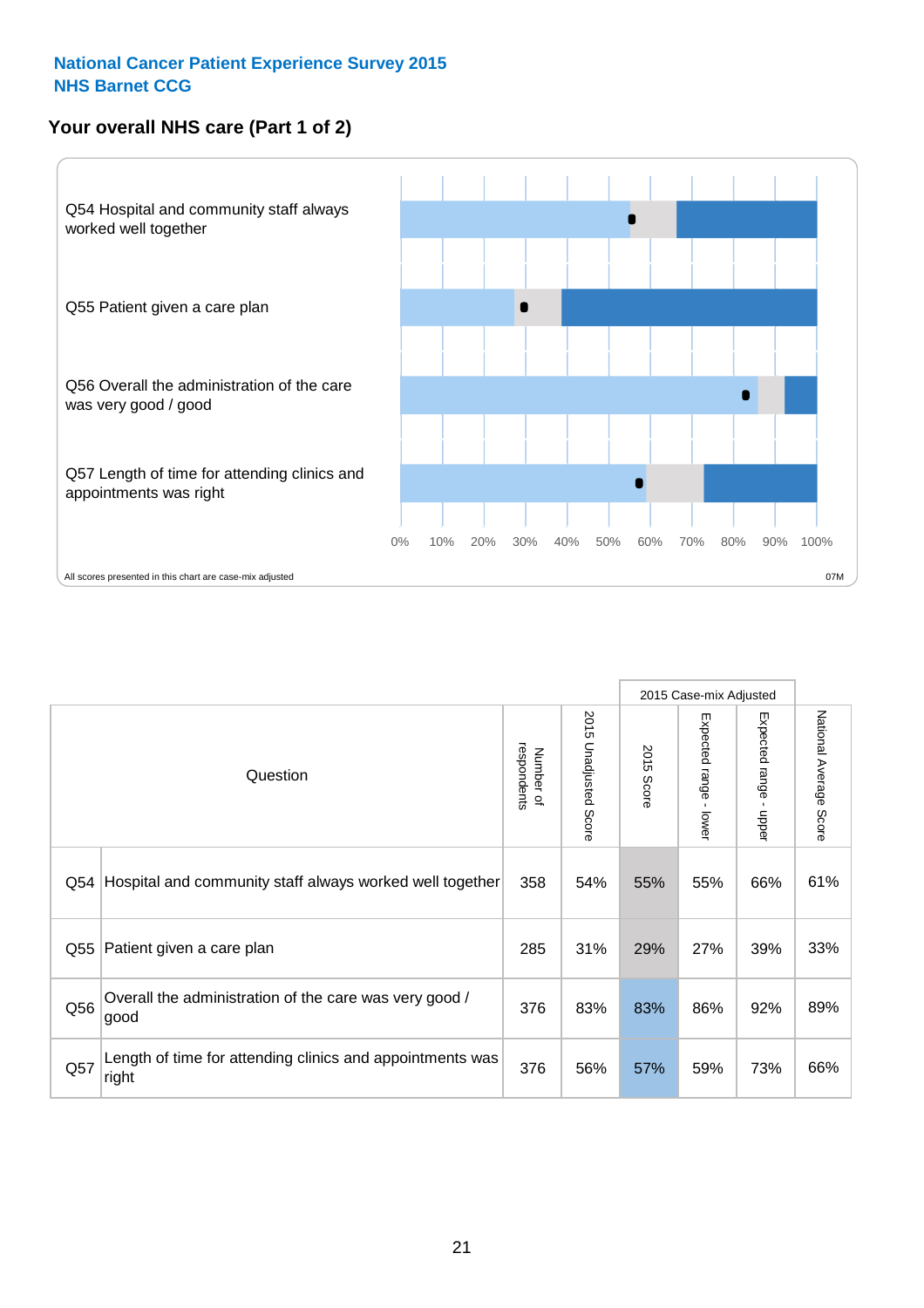## **Your overall NHS care (Part 2 of 2)**



|     |                                                       |                                   |                             |               |                            | 2015 Case-mix Adjusted     |                        |
|-----|-------------------------------------------------------|-----------------------------------|-----------------------------|---------------|----------------------------|----------------------------|------------------------|
|     | Question                                              | respondents<br>Number<br>$\Omega$ | 2015<br>Unadjusted<br>Score | 2015<br>Score | Expected<br>range<br>lower | Expected<br>range<br>nbber | National Average Score |
| Q58 | Taking part in cancer research discussed with patient | 355                               | 32%                         | 32%           | 21%                        | 36%                        | 28%                    |



|     |                                                                        |                                              |                             |               | 2015 Case-mix Adjusted                  |                                                       |                              |
|-----|------------------------------------------------------------------------|----------------------------------------------|-----------------------------|---------------|-----------------------------------------|-------------------------------------------------------|------------------------------|
|     | Question                                                               | respondents<br>Number<br>$\overline{\sigma}$ | 2015<br>Jnadjusted<br>Score | 2015<br>Score | OWer<br>limit<br>range<br>٩<br>expected | Upper<br>limit<br>range<br>$\overline{a}$<br>expected | National<br>Average<br>Score |
| Q59 | Patient's average rating of care scored from very poor to<br>very good | 373                                          | 8.4                         | 8.5           | 8.5                                     | 8.9                                                   | 8.7                          |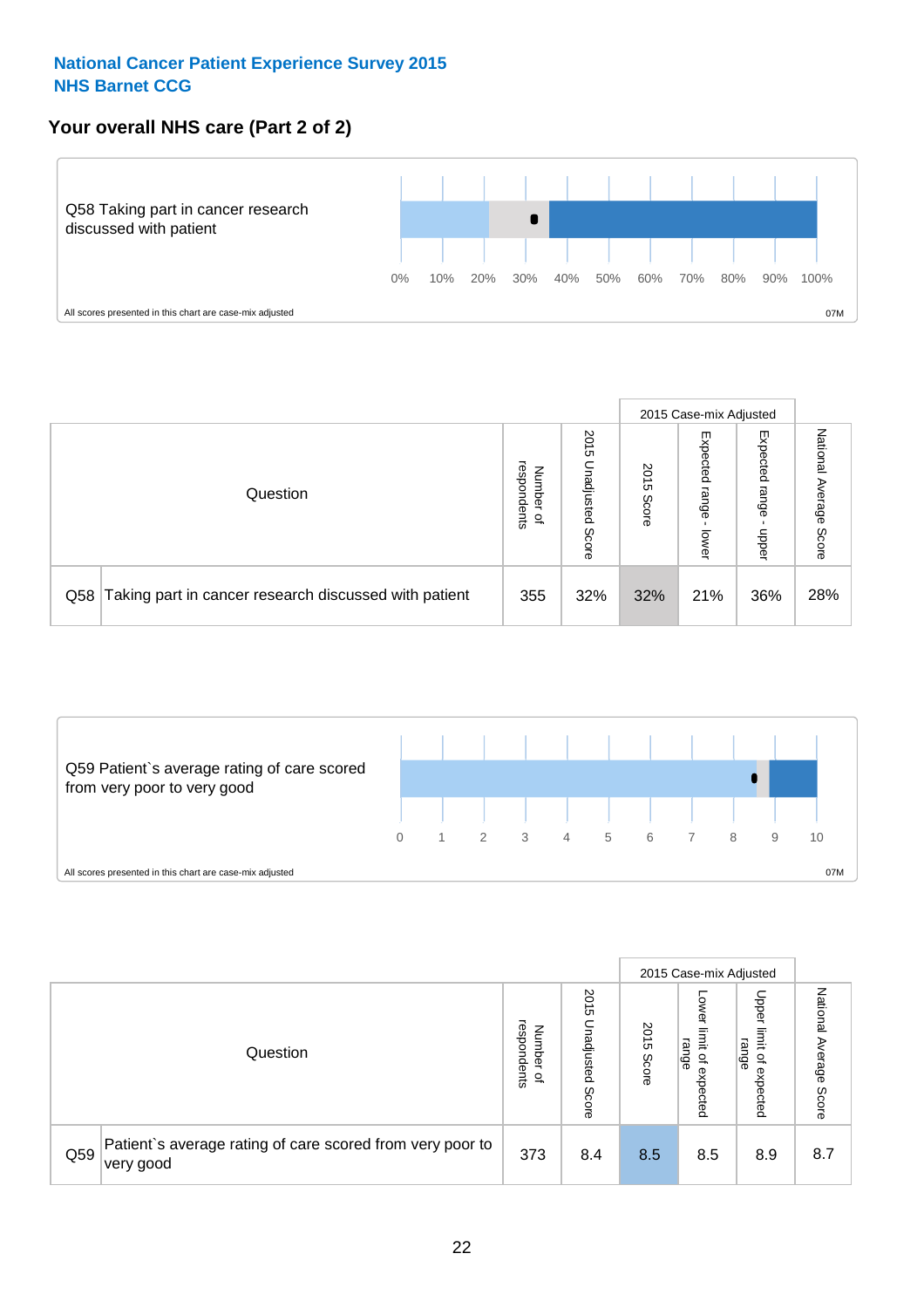# **Comparisons by tumour group for this CCG**

The following tables show the unadjusted CCG and the national percentage scores for each question broken down by tumour group. Where a cell in the table contains an asterisk this indicates that the number of patients in that group was below 21 and too small to display. Where a cell in the table contains "n.a." this indicates that there were no respondents for that tumour group.

# **Seeing your GP**

|                      | Q1. Saw GP once /<br>had to go to hospital | twice before being told | Q2. Patient thought<br>they were seen as<br>soon as necessary |                 |  |
|----------------------|--------------------------------------------|-------------------------|---------------------------------------------------------------|-----------------|--|
| <b>Cancer type</b>   | This CCG <sup>\$</sup>                     | <b>National</b>         | This CCG <sup>\$</sup>                                        | <b>National</b> |  |
| Brain / CNS          | n.a.                                       | 60%                     | $\star$                                                       | 77%             |  |
| <b>Breast</b>        | 84%                                        | 93%                     | 77%                                                           | 88%             |  |
| Colorectal / LGT     | $\star$                                    | 72%                     | 79%                                                           | 80%             |  |
| Gynaecological       | $\star$                                    | 75%                     | 54%                                                           | 78%             |  |
| Haematological       | 56%                                        | 64%                     | 78%                                                           | 80%             |  |
| <b>Head and Neck</b> | $\star$                                    | 77%                     | $\star$                                                       | 79%             |  |
| Lung                 | $\star$                                    | 69%                     | $\star$                                                       | 83%             |  |
| Prostate             | 63%                                        | 79%                     | 74%                                                           | 85%             |  |
| Sarcoma              | $\star$                                    | 64%                     | $\star$                                                       | 69%             |  |
| <b>Skin</b>          | $\star$                                    | 91%                     | $\star$                                                       | 87%             |  |
| <b>Upper Gastro</b>  | $\star$                                    | 70%                     | $\star$                                                       | 78%             |  |
| Urological           | 76%                                        | 81%                     | 69%                                                           | 84%             |  |
| Other                | 84%                                        | 70%                     | 86%                                                           | 78%             |  |
| <b>All Cancers</b>   | 69%                                        | 76%                     | 75%                                                           | 82%             |  |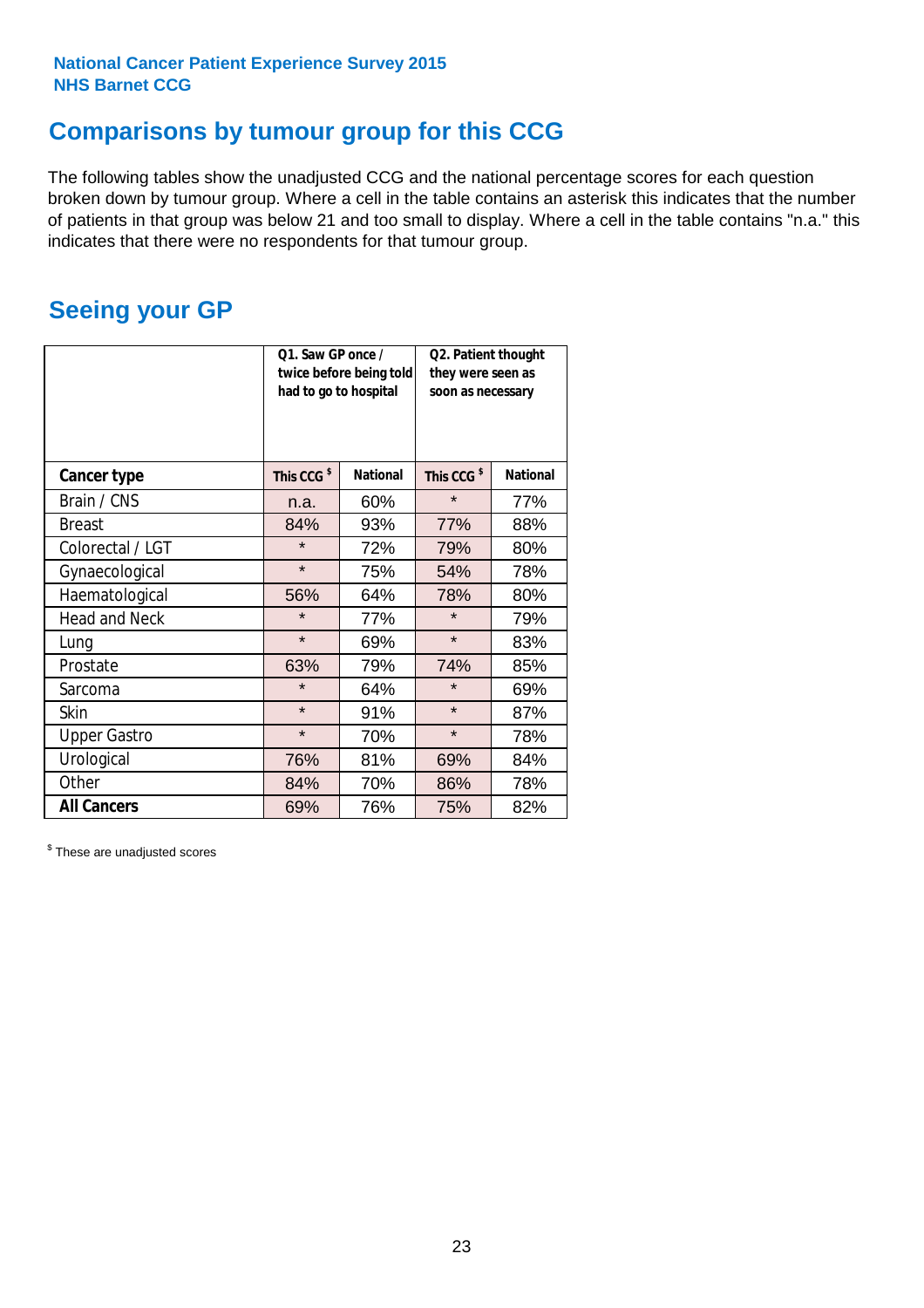# **Diagnostic tests**

|                      | be done was about<br>right | Q6. The length of time<br>waiting for the test to | Q7. Given complete<br>explanation of test<br>results in<br>understandable way |                 |  |
|----------------------|----------------------------|---------------------------------------------------|-------------------------------------------------------------------------------|-----------------|--|
| <b>Cancer type</b>   | This CCG <sup>\$</sup>     | <b>National</b>                                   | This CCG <sup>\$</sup>                                                        | <b>National</b> |  |
| Brain / CNS          | $\star$                    | 87%                                               | $\star$                                                                       | 69%             |  |
| Breast               | 84%                        | 90%                                               | 74%                                                                           | 82%             |  |
| Colorectal / LGT     | 81%                        | 86%                                               | 63%                                                                           | 81%             |  |
| Gynaecological       | $\star$                    | 84%                                               | $\star$                                                                       | 76%             |  |
| Haematological       | 87%                        | 87%                                               | 70%                                                                           | 76%             |  |
| <b>Head and Neck</b> | $\star$                    | 84%                                               | $\star$                                                                       | 77%             |  |
| Lung                 | $\star$                    | 87%                                               | $\star$                                                                       | 78%             |  |
| Prostate             | 68%                        | 85%                                               | 62%                                                                           | 79%             |  |
| Sarcoma              | $\star$                    | 81%                                               | $\star$                                                                       | 77%             |  |
| Skin                 | $\star$                    | 89%                                               | $\star$                                                                       | 85%             |  |
| <b>Upper Gastro</b>  | $\star$                    | 83%                                               | $\star$                                                                       | 77%             |  |
| Urological           | 87%                        | 85%                                               | 77%                                                                           | 78%             |  |
| Other                | 92%                        | 85%                                               | 76%                                                                           | 76%             |  |
| <b>All Cancers</b>   | 84%                        | 87%                                               | 72%                                                                           | 79%             |  |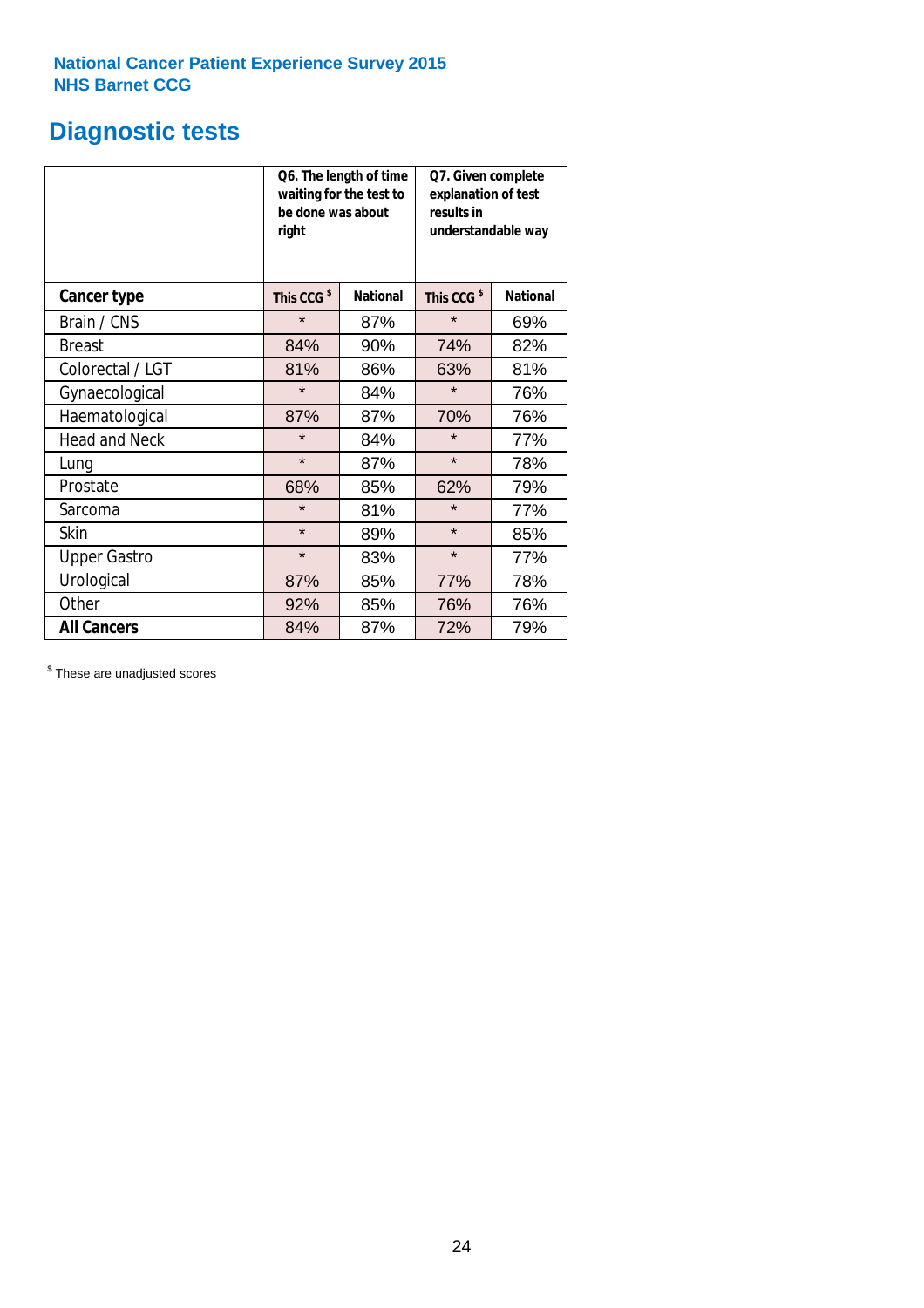# **Finding out what was wrong with you**

|                      | Q8. Patient told they<br>could bring a family<br>member or friend<br>when first told they<br>had cancer |                 | Q9. Patient felt they<br>were told sensitively<br>that they had cancer |                 | Q10. Patient<br>completely understood<br>the explanation of<br>what was wrong |                 | Q11. Patient given<br>easy to understand<br>written information<br>about the type of<br>cancer they had |                 |
|----------------------|---------------------------------------------------------------------------------------------------------|-----------------|------------------------------------------------------------------------|-----------------|-------------------------------------------------------------------------------|-----------------|---------------------------------------------------------------------------------------------------------|-----------------|
| <b>Cancer type</b>   | This CCG <sup>\$</sup>                                                                                  | <b>National</b> | This CCG <sup>\$</sup>                                                 | <b>National</b> | This CCG <sup>\$</sup>                                                        | <b>National</b> | This CCG <sup>\$</sup>                                                                                  | <b>National</b> |
| Brain / CNS          | $\star$                                                                                                 | 85%             | $\star$                                                                | 79%             | $\star$                                                                       | 60%             | $\star$                                                                                                 | 62%             |
| <b>Breast</b>        | 77%                                                                                                     | 83%             | 86%                                                                    | 88%             | 73%                                                                           | 78%             | 71%                                                                                                     | 76%             |
| Colorectal / LGT     | 73%                                                                                                     | 83%             | 75%                                                                    | 85%             | 66%                                                                           | 79%             | 70%                                                                                                     | 71%             |
| Gynaecological       | 76%                                                                                                     | 75%             | 61%                                                                    | 83%             | 67%                                                                           | 73%             | 68%                                                                                                     | 69%             |
| Haematological       | 76%                                                                                                     | 75%             | 83%                                                                    | 83%             | 58%                                                                           | 60%             | 68%                                                                                                     | 74%             |
| <b>Head and Neck</b> | $\star$                                                                                                 | 73%             | $\star$                                                                | 85%             | $\star$                                                                       | 75%             | $\star$                                                                                                 | 61%             |
| Lung                 | $\star$                                                                                                 | 80%             | $\star$                                                                | 83%             | $\star$                                                                       | 75%             | $\star$                                                                                                 | 66%             |
| Prostate             | 76%                                                                                                     | 80%             | 75%                                                                    | 84%             | 63%                                                                           | 78%             | 68%                                                                                                     | 80%             |
| Sarcoma              | $\star$                                                                                                 | 77%             | $\star$                                                                | 82%             | $\star$                                                                       | 63%             | $\star$                                                                                                 | 61%             |
| Skin                 | $\star$                                                                                                 | 71%             | $\star$                                                                | 90%             | $\star$                                                                       | 83%             | $\star$                                                                                                 | 84%             |
| <b>Upper Gastro</b>  | $\star$                                                                                                 | 79%             | $\star$                                                                | 79%             | $\star$                                                                       | 72%             | $\star$                                                                                                 | 64%             |
| Urological           | 78%                                                                                                     | 74%             | 91%                                                                    | 82%             | 75%                                                                           | 76%             | 79%                                                                                                     | 71%             |
| Other                | 85%                                                                                                     | 77%             | 87%                                                                    | 82%             | 70%                                                                           | 72%             | 70%                                                                                                     | 61%             |
| <b>All Cancers</b>   | 78%                                                                                                     | 79%             | 81%                                                                    | 84%             | 69%                                                                           | 73%             | 71%                                                                                                     | 72%             |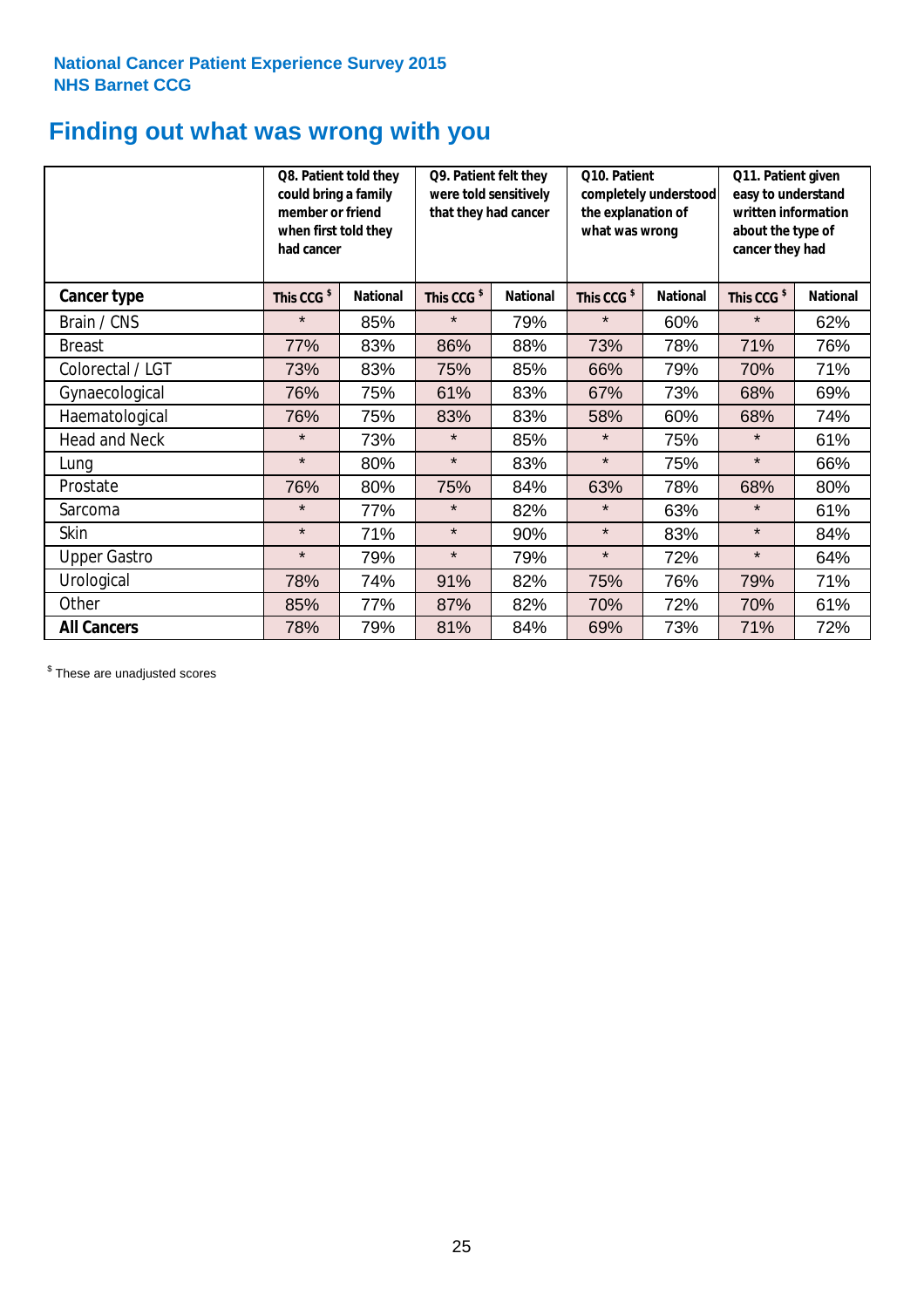# **Deciding the best treatment for you**

|                      | treatment options<br>were completely<br>explained | 012. Patient felt that | O13. Possible side<br>understandable way | effects explained in an | Q14. Patient given<br>practical advice and<br>support in dealing with<br>side effects of<br>treatment |                 |  |
|----------------------|---------------------------------------------------|------------------------|------------------------------------------|-------------------------|-------------------------------------------------------------------------------------------------------|-----------------|--|
| <b>Cancer type</b>   | This CCG <sup>\$</sup>                            | <b>National</b>        | This CCG <sup>\$</sup>                   | <b>National</b>         | This CCG <sup>\$</sup>                                                                                | <b>National</b> |  |
| Brain / CNS          | $\star$                                           | 80%                    | $\star$                                  | 71%                     | $\star$                                                                                               | 62%             |  |
| <b>Breast</b>        | 79%                                               | 84%                    | 71%                                      | 76%                     | 56%                                                                                                   | 69%             |  |
| Colorectal / LGT     | 85%                                               | 85%                    | 79%                                      | 75%                     | 59%                                                                                                   | 68%             |  |
| Gynaecological       | 86%                                               | 84%                    | 71%                                      | 76%                     | 48%                                                                                                   | 68%             |  |
| Haematological       | 84%                                               | 81%                    | 69%                                      | 69%                     | 62%                                                                                                   | 65%             |  |
| <b>Head and Neck</b> | $\star$                                           | 85%                    | $\star$                                  | 72%                     | $\star$                                                                                               | 67%             |  |
| Lung                 | $\star$                                           | 84%                    | $\star$                                  | 74%                     | $\star$                                                                                               | 69%             |  |
| Prostate             | 76%                                               | 80%                    | 63%                                      | 71%                     | 53%                                                                                                   | 61%             |  |
| Sarcoma              | $\star$                                           | 82%                    | $\star$                                  | 75%                     | $\star$                                                                                               | 66%             |  |
| Skin                 | $\star$                                           | 88%                    | $\star$                                  | 75%                     | $\star$                                                                                               | 74%             |  |
| <b>Upper Gastro</b>  | $\star$                                           | 83%                    | $\star$                                  | 72%                     | $\star$                                                                                               | 66%             |  |
| Urological           | 76%                                               | 80%                    | 77%                                      | 69%                     | 70%                                                                                                   | 61%             |  |
| Other                | 74%                                               | 80%                    | 76%                                      | 72%                     | 69%                                                                                                   | 64%             |  |
| <b>All Cancers</b>   | 81%                                               | 83%                    | 71%                                      | 73%                     | 60%                                                                                                   | 66%             |  |

|                      | in the future          | Q15. Patient definitely<br>told about side effects<br>that could affect them | Q16. Patient definitely<br>involved in decisions<br>about care and<br>treatment |                 |  |
|----------------------|------------------------|------------------------------------------------------------------------------|---------------------------------------------------------------------------------|-----------------|--|
| <b>Cancer type</b>   | This CCG <sup>\$</sup> | <b>National</b>                                                              | This CCG <sup>\$</sup>                                                          | <b>National</b> |  |
| Brain / CNS          | $\star$                | 56%                                                                          | $\star$                                                                         | 74%             |  |
| <b>Breast</b>        | 53%                    | 55%                                                                          | 73%                                                                             | 79%             |  |
| Colorectal / LGT     | 41%                    | 56%                                                                          | 79%                                                                             | 79%             |  |
| Gynaecological       | 36%                    | 54%                                                                          |                                                                                 | 76%             |  |
| Haematological       | 53%<br>50%             |                                                                              | 77%                                                                             | 77%             |  |
| <b>Head and Neck</b> | $\star$                | 58%                                                                          | $\star$                                                                         | 76%             |  |
| Lung                 | $\star$                | 54%                                                                          | $\star$                                                                         | 78%             |  |
| Prostate             | 45%                    | 63%                                                                          | 72%                                                                             | 79%             |  |
| Sarcoma              | $\star$                | 54%                                                                          | $\star$                                                                         | 77%             |  |
| Skin                 | $\star$                | 66%                                                                          | $\star$                                                                         | 86%             |  |
| <b>Upper Gastro</b>  | $\star$                | 53%                                                                          | $\star$                                                                         | 77%             |  |
| Urological           | 55%                    | 52%                                                                          | 67%                                                                             | 75%             |  |
| Other                | 60%                    | 51%                                                                          | 75%                                                                             | 75%             |  |
| <b>All Cancers</b>   | 51%                    | 54%                                                                          | 74%                                                                             | 78%             |  |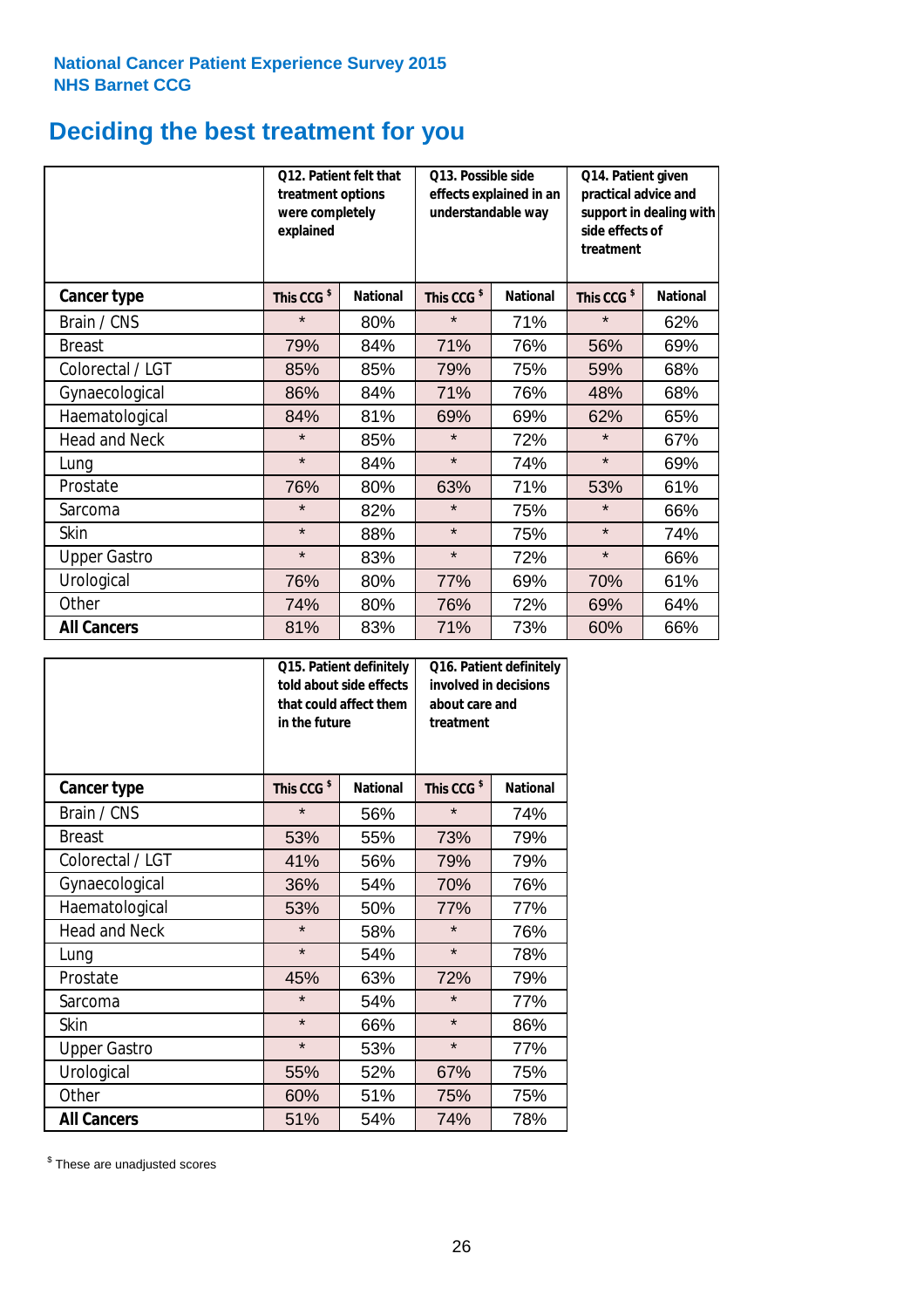# **Clinical Nurse Specialist**

|                      | would support them<br>through their<br>treatment | Q17. Patient given the<br>name of the CNS who | Q18. Patient found it<br>easy to contact their<br><b>CNS</b> |                 | <b>Q19. Get</b><br>understandable<br>answers to important<br>questions all or most<br>of the time |                 |
|----------------------|--------------------------------------------------|-----------------------------------------------|--------------------------------------------------------------|-----------------|---------------------------------------------------------------------------------------------------|-----------------|
| <b>Cancer type</b>   | This CCG <sup>\$</sup>                           | <b>National</b>                               | This CCG <sup>\$</sup>                                       | <b>National</b> | This CCG <sup>\$</sup>                                                                            | <b>National</b> |
| Brain / CNS          | $\star$                                          | 95%                                           | $\star$                                                      | 84%             | $\star$                                                                                           | 85%             |
| <b>Breast</b>        | 94%                                              | 94%                                           | 73%                                                          | 85%             | 75%                                                                                               | 88%             |
| Colorectal / LGT     | 100%                                             | 91%                                           | 81%                                                          | 88%             | 81%                                                                                               | 90%             |
| Gynaecological       | 83%                                              | 93%                                           | $\star$                                                      | 86%             | $\star$                                                                                           | 87%             |
| Haematological       | 81%                                              | 89%                                           | 84%<br>89%                                                   |                 | 89%                                                                                               | 90%             |
| <b>Head and Neck</b> | $\star$                                          | 88%                                           | $\star$                                                      | 86%             | $\star$                                                                                           | 88%             |
| Lung                 | $\star$                                          | 93%                                           | $\star$                                                      | 89%             | $\star$                                                                                           | 89%             |
| Prostate             | 90%                                              | 89%                                           | 70%                                                          | 83%             | 77%                                                                                               | 88%             |
| Sarcoma              | $\star$                                          | 87%                                           | $\star$                                                      | 86%             | $\star$                                                                                           | 88%             |
| Skin                 | $\star$                                          | 88%                                           | $\star$                                                      | 90%             | $\star$                                                                                           | 92%             |
| <b>Upper Gastro</b>  | $\star$                                          | 92%                                           | $\star$                                                      | 87%             | $\star$                                                                                           | 88%             |
| Urological           | 83%                                              | 80%                                           | 91%                                                          | 85%             | 95%                                                                                               | 88%             |
| Other                | 86%                                              | 86%                                           | 70%                                                          | 86%             | 78%                                                                                               | 87%             |
| <b>All Cancers</b>   | 89%                                              | 90%                                           | 79%                                                          | 87%             | 83%                                                                                               | 88%             |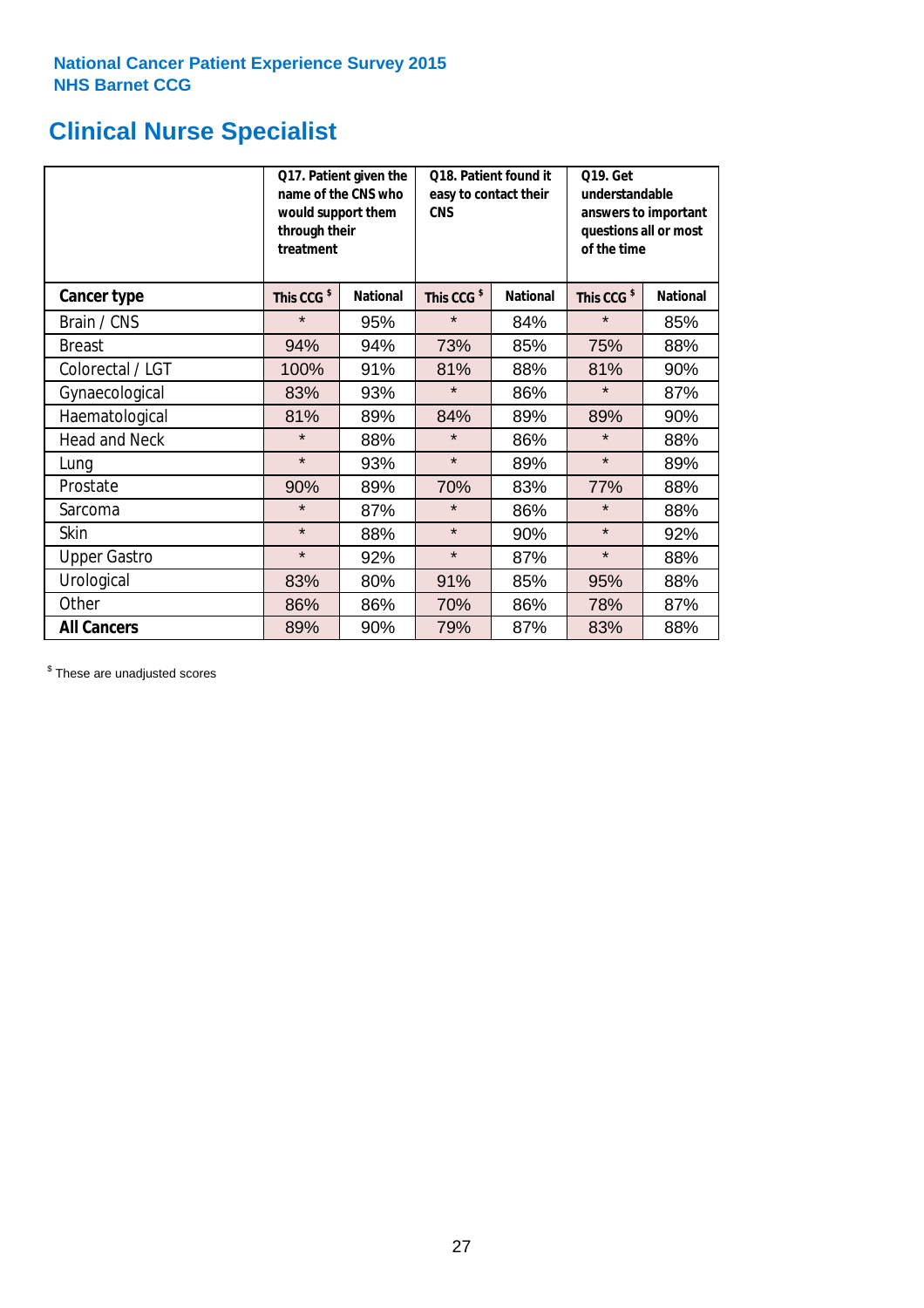# **Support for people with cancer**

|                      | Q20. Hospital staff<br>gave information | about support groups | Q21. Hospital staff<br>gave information<br>about impact cancer<br>could have on day to<br>day activities |                 | Q22. Hospital staff<br>gave information on<br>getting financial help |                 | Q23. Hospital staff told<br>patient they could get<br>free prescriptions |                 |
|----------------------|-----------------------------------------|----------------------|----------------------------------------------------------------------------------------------------------|-----------------|----------------------------------------------------------------------|-----------------|--------------------------------------------------------------------------|-----------------|
| <b>Cancer type</b>   | This CCG <sup>\$</sup>                  | <b>National</b>      | This CCG <sup>\$</sup>                                                                                   | <b>National</b> | This CCG <sup>\$</sup>                                               | <b>National</b> | This CCG <sup>\$</sup>                                                   | <b>National</b> |
| Brain / CNS          | $\star$                                 | 85%                  | $\star$                                                                                                  | 80%             | $\star$                                                              | 72%             | $\star$                                                                  | 79%             |
| <b>Breast</b>        | 90%                                     | 88%                  | 83%                                                                                                      | 85%             | 58%                                                                  | 60%             | 80%                                                                      | 80%             |
| Colorectal / LGT     | $\star$                                 | 82%                  | 77%                                                                                                      | 82%             | $\star$                                                              | 52%             | $\star$                                                                  | 83%             |
| Gynaecological       | $\star$                                 | 83%                  | $\star$                                                                                                  | 81%             | 67%                                                                  | 58%             | $\star$                                                                  | 76%             |
| Haematological       | 77%                                     | 82%                  | 78%                                                                                                      | 82%             | 51%                                                                  | 56%             | 81%                                                                      | 86%             |
| <b>Head and Neck</b> | $\star$                                 | 83%                  | $\star$                                                                                                  | 80%             | $\star$                                                              | 55%             | $\star$                                                                  | 80%             |
| Lung                 | $\star$                                 | 82%                  | $\star$                                                                                                  | 80%             | $\star$                                                              | 68%             | $\star$                                                                  | 85%             |
| Prostate             | 81%                                     | 85%                  | 65%                                                                                                      | 81%             | 48%                                                                  | 41%             | 59%                                                                      | 76%             |
| Sarcoma              | $\star$                                 | 82%                  | $\star$                                                                                                  | 80%             | n.a.                                                                 | 57%             | n.a.                                                                     | 75%             |
| Skin                 | $\star$                                 | 85%                  | $\star$                                                                                                  | 85%             | $\star$                                                              | 51%             | $\star$                                                                  | 65%             |
| <b>Upper Gastro</b>  | $\star$                                 | 82%                  | $\star$                                                                                                  | 78%             | $\star$                                                              | 57%             | $\star$                                                                  | 83%             |
| Urological           | $\star$                                 | 71%                  | $\star$                                                                                                  | 70%             | $\star$                                                              | 33%             | $\star$                                                                  | 69%             |
| Other                | 79%                                     | 80%                  | 79%                                                                                                      | 77%             | $\star$                                                              | 53%             | 100%                                                                     | 79%             |
| <b>All Cancers</b>   | 82%                                     | 83%                  | 78%                                                                                                      | 81%             | 52%                                                                  | 55%             | 80%                                                                      | 80%             |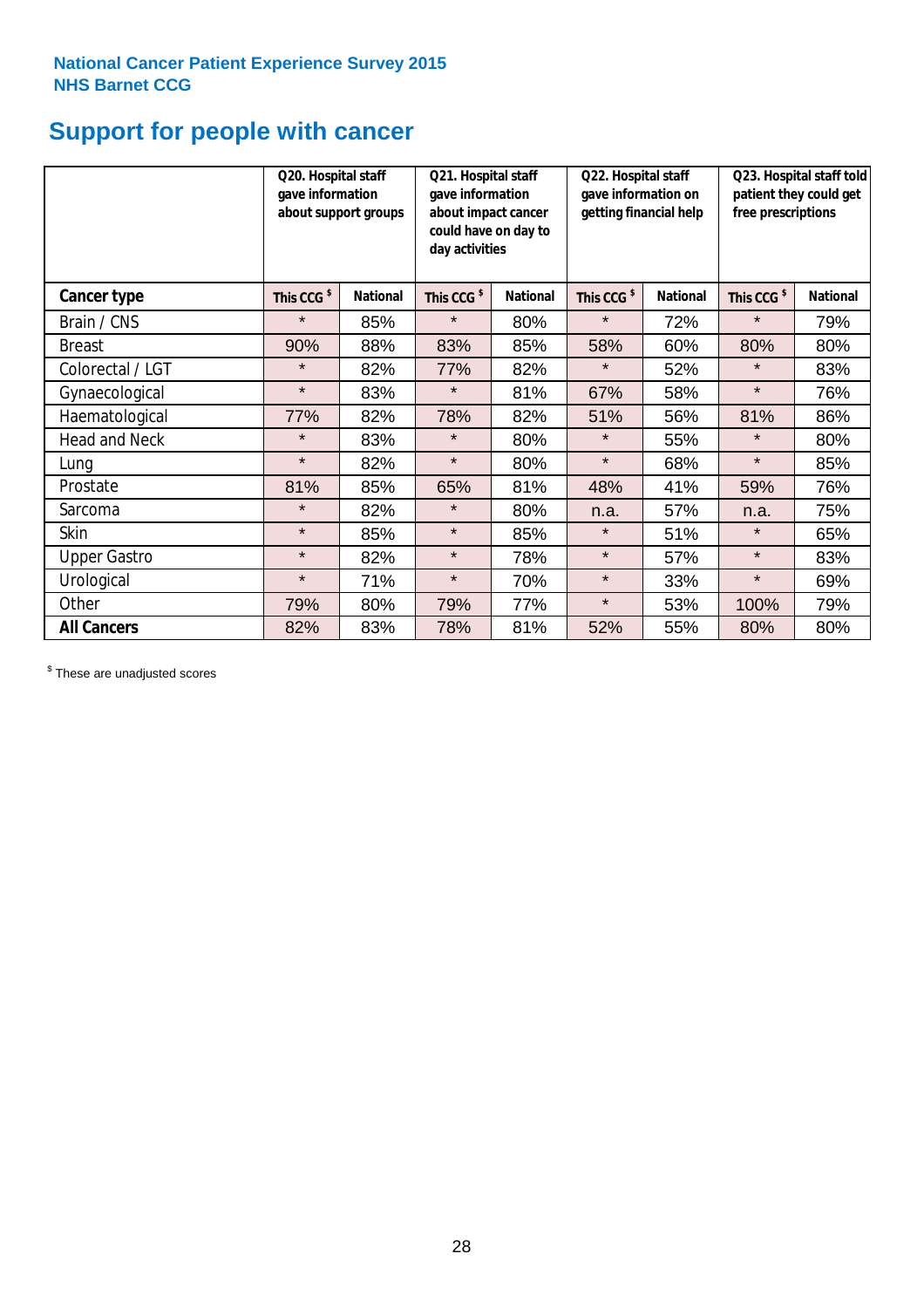# **Operations**

|                      | Q26. Staff explained<br>how operation had<br>gone in<br>understandable way |                 |  |  |  |
|----------------------|----------------------------------------------------------------------------|-----------------|--|--|--|
| <b>Cancer type</b>   | This CCG <sup>\$</sup>                                                     | <b>National</b> |  |  |  |
| Brain / CNS          | n.a.                                                                       | 75%             |  |  |  |
| <b>Breast</b>        | 75%                                                                        | 77%             |  |  |  |
| Colorectal / LGT     | $\star$                                                                    | 81%             |  |  |  |
| Gynaecological       | $\star$<br>79%                                                             |                 |  |  |  |
| Haematological       | $\star$<br>75%                                                             |                 |  |  |  |
| <b>Head and Neck</b> | $\star$                                                                    | 77%             |  |  |  |
| Lung                 | $\star$                                                                    | 76%             |  |  |  |
| Prostate             | $\star$                                                                    | 76%             |  |  |  |
| Sarcoma              | $\star$                                                                    | 80%             |  |  |  |
| Skin                 | $\star$                                                                    | 84%             |  |  |  |
| <b>Upper Gastro</b>  | $\star$                                                                    | 81%             |  |  |  |
| Urological           | $\star$                                                                    | 74%             |  |  |  |
| Other                | $\star$<br>78%                                                             |                 |  |  |  |
| <b>All Cancers</b>   | 72%<br>78%                                                                 |                 |  |  |  |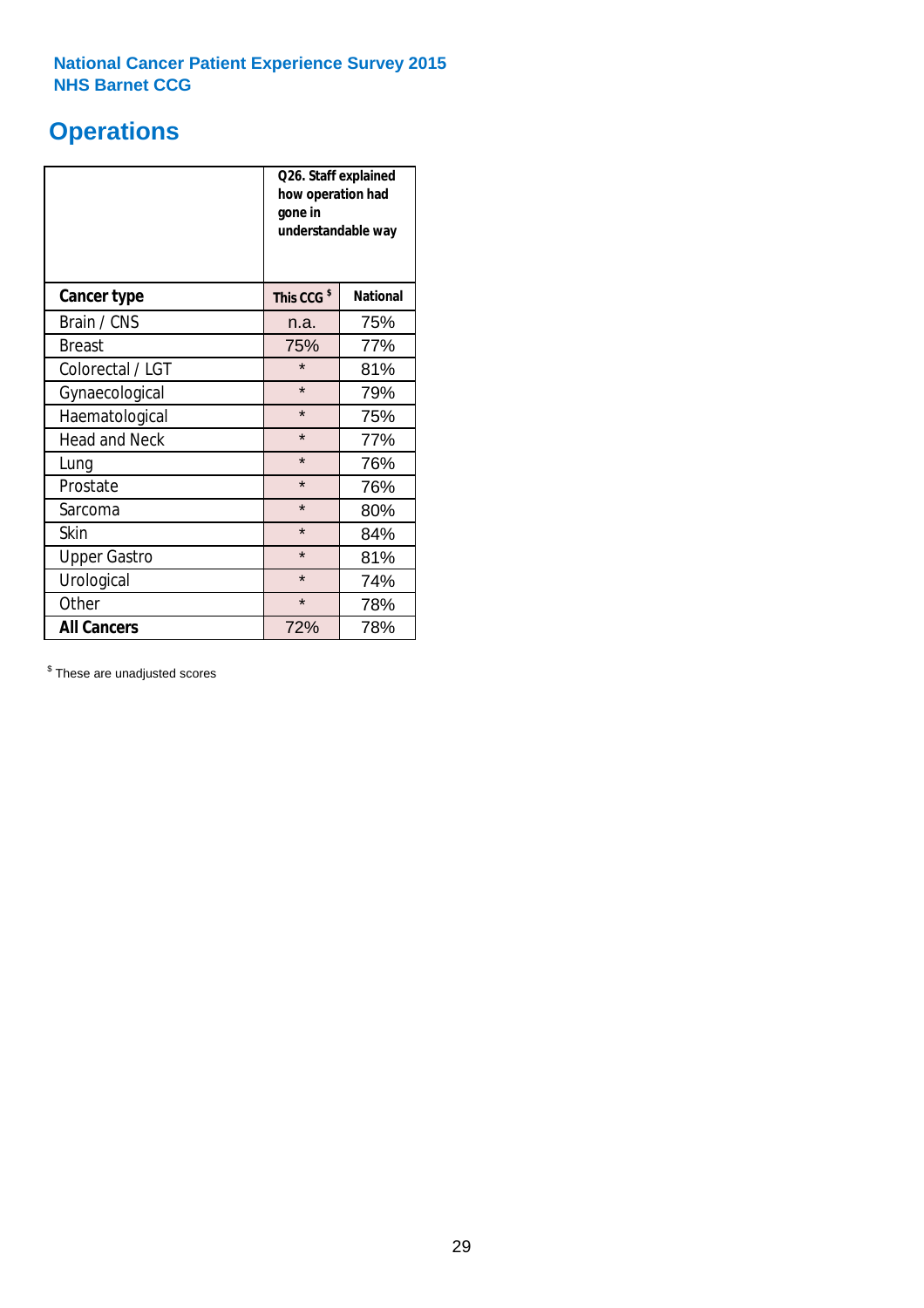# **Hospital care as an inpatient (Part 1 of 2)**

|                      | or nurses did not talk<br>they were not there | Q28. Groups of doctors<br>in front of patient as if | Q29. Patient had<br>confidence and trust in<br>all doctors treating<br>them |                 | Q30. Patient's family<br>or someone close<br>definitely had<br>opportunity to talk to<br>doctor |                 | Q31. Patient had<br>confidence and trust in<br>all ward nurses |                 |
|----------------------|-----------------------------------------------|-----------------------------------------------------|-----------------------------------------------------------------------------|-----------------|-------------------------------------------------------------------------------------------------|-----------------|----------------------------------------------------------------|-----------------|
| Cancer type          | This CCG <sup>\$</sup>                        | <b>National</b>                                     | This CCG <sup>\$</sup>                                                      | <b>National</b> | This CCG <sup>\$</sup>                                                                          | <b>National</b> | This CCG <sup>\$</sup>                                         | <b>National</b> |
| Brain / CNS          | n.a.                                          | 68%                                                 | n.a.                                                                        | 78%             | n.a.                                                                                            | 65%             | n.a.                                                           | 67%             |
| <b>Breast</b>        | 74%                                           | 89%                                                 | 81%                                                                         | 86%             | 71%                                                                                             | 73%             | 67%                                                            | 74%             |
| Colorectal / LGT     | 68%                                           | 75%                                                 | 78%                                                                         | 85%             | $\star$                                                                                         | 72%             | 57%                                                            | 68%             |
| Gynaecological       | $\star$                                       | 84%                                                 | $\star$                                                                     | 86%             | $\star$                                                                                         | 71%             | $\star$                                                        | 69%             |
| Haematological       | 83%                                           | 80%                                                 | 80%                                                                         | 81%             | 84%                                                                                             | 75%             | 66%                                                            | 73%             |
| <b>Head and Neck</b> | $\star$                                       | 79%                                                 | $\star$                                                                     | 85%             | $\star$                                                                                         | 73%             | $\star$                                                        | 72%             |
| Lung                 | $\star$                                       | 75%                                                 | $\star$                                                                     | 82%             | $\star$                                                                                         | 71%             | $\star$                                                        | 73%             |
| Prostate             | 82%                                           | 84%                                                 | 65%                                                                         | 87%             | $\star$                                                                                         | 72%             | 61%                                                            | 75%             |
| Sarcoma              | $\star$                                       | 82%                                                 | $\star$                                                                     | 85%             | $\star$                                                                                         | 75%             | $\star$                                                        | 70%             |
| Skin                 | $\star$                                       | 85%                                                 | $\star$                                                                     | 90%             | $\star$                                                                                         | 79%             | $\star$                                                        | 84%             |
| <b>Upper Gastro</b>  | $\star$                                       | 75%                                                 | $\star$                                                                     | 83%             | $\star$                                                                                         | 72%             | $\star$                                                        | 70%             |
| Urological           | 85%                                           | 80%                                                 | 92%                                                                         | 84%             | $\star$                                                                                         | 67%             | 77%                                                            | 75%             |
| Other                | 84%                                           | 79%                                                 | 92%                                                                         | 79%             | 76%                                                                                             | 70%             | 58%                                                            | 69%             |
| <b>All Cancers</b>   | 77%                                           | 81%                                                 | 82%                                                                         | 84%             | 70%                                                                                             | 72%             | 65%                                                            | 72%             |

|                      | Q32. Always / nearly<br>on duty | always enough nurses | Q33. All staff asked<br>patient what name<br>they preferred to be<br>called by |                 | Q34. Always given<br>enough privacy when<br>discussing condition or<br>treatment |                 | Q35. Patient was able<br>to discuss worries or<br>fears with staff during<br>visit |                 |
|----------------------|---------------------------------|----------------------|--------------------------------------------------------------------------------|-----------------|----------------------------------------------------------------------------------|-----------------|------------------------------------------------------------------------------------|-----------------|
| Cancer type          | This CCG <sup>\$</sup>          | <b>National</b>      | This CCG <sup>\$</sup>                                                         | <b>National</b> | This CCG <sup>\$</sup>                                                           | <b>National</b> | This CCG <sup>\$</sup>                                                             | <b>National</b> |
| Brain / CNS          | n.a.                            | 64%                  | n.a.                                                                           | 69%             | n.a.                                                                             | 80%             | n.a.                                                                               | 44%             |
| <b>Breast</b>        | 64%                             | 69%                  | 51%                                                                            | 60%             | 95%                                                                              | 86%             | 52%                                                                                | 53%             |
| Colorectal / LGT     | 48%                             | 61%                  | 57%                                                                            | 70%             | 74%                                                                              | 84%             | $\star$                                                                            | 54%             |
| Gynaecological       | $\star$                         | 65%                  | $\star$                                                                        | 63%             | $\star$                                                                          | 82%             | $\star$                                                                            | 50%             |
| Haematological       | 63%                             | 63%                  | 57%                                                                            | 67%             | 93%                                                                              | 86%             | 65%                                                                                | 55%             |
| <b>Head and Neck</b> | $\star$                         | 67%                  | $\star$                                                                        | 66%             | $\star$                                                                          | 85%             | $\star$                                                                            | 50%             |
| Lung                 | $\star$                         | 68%                  | $\star$                                                                        | 71%             | $\star$                                                                          | 84%             | $\star$                                                                            | 49%             |
| Prostate             | 70%                             | 71%                  | 43%                                                                            | 67%             | 78%                                                                              | 87%             | $\star$                                                                            | 52%             |
| Sarcoma              | $\star$                         | 68%                  | $\star$                                                                        | 71%             | $\star$                                                                          | 87%             | $\star$                                                                            | 52%             |
| Skin                 | $\star$                         | 81%                  | $\star$                                                                        | 67%             | $\star$                                                                          | 89%             | $\star$                                                                            | 61%             |
| <b>Upper Gastro</b>  | $\star$                         | 62%                  | $\star$                                                                        | 75%             | $\star$                                                                          | 83%             | $\star$                                                                            | 53%             |
| Urological           | 69%                             | 68%                  | 44%                                                                            | 71%             | 85%                                                                              | 84%             | $\star$                                                                            | 46%             |
| Other                | 58%                             | 62%                  | 67%                                                                            | 66%             | 96%                                                                              | 82%             | $\star$                                                                            | 48%             |
| <b>All Cancers</b>   | 64%                             | 66%                  | 53%                                                                            | 67%             | 89%                                                                              | 85%             | 46%                                                                                | 52%             |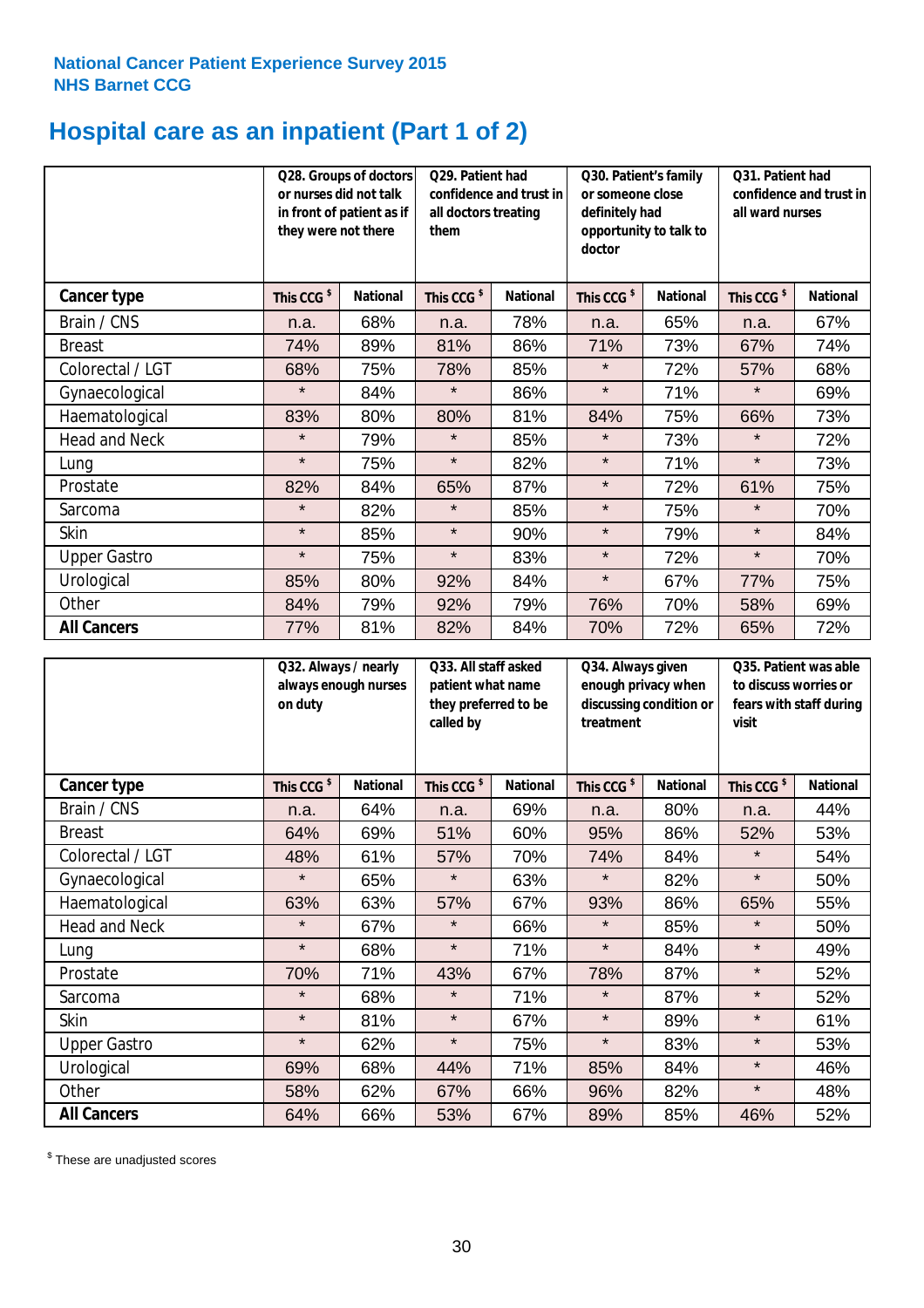# **Hospital care as an inpatient (Part 2 of 2)**

|                      | Q36. Hospital staff<br>definitely did<br>everything to help<br>control pain |                 | Q37. Always treated<br>with respect and<br>dignity by staff |                 | Q38. Given clear<br>written information<br>about what should /<br>should not do post<br>discharge |                 | Q39. Staff told patient<br>who to contact if<br>worried post discharge |                 |  |
|----------------------|-----------------------------------------------------------------------------|-----------------|-------------------------------------------------------------|-----------------|---------------------------------------------------------------------------------------------------|-----------------|------------------------------------------------------------------------|-----------------|--|
| Cancer type          | This CCG <sup>\$</sup>                                                      | <b>National</b> | This CCG <sup>\$</sup>                                      | <b>National</b> | This CCG <sup>\$</sup>                                                                            | <b>National</b> | This CCG <sup>\$</sup>                                                 | <b>National</b> |  |
| Brain / CNS          | n.a.                                                                        | 82%             | n.a.                                                        | 84%             | n.a.                                                                                              | 79%             | n.a.                                                                   | 91%             |  |
| <b>Breast</b>        | 80%                                                                         | 86%             | 85%                                                         | 88%             | 91%                                                                                               | 90%             | 93%                                                                    | 95%             |  |
| Colorectal / LGT     | 73%                                                                         | 84%             | 83%                                                         | 86%             | $\star$                                                                                           | 83%             | 87%                                                                    | 94%             |  |
| Gynaecological       | $\star$                                                                     | 83%             | $\star$                                                     | 85%             | $\star$                                                                                           | 86%             | $\star$                                                                | 93%             |  |
| Haematological       | 70%                                                                         | 84%             | 90%                                                         | 89%             | 70%                                                                                               | 79%             | 96%                                                                    | 95%             |  |
| <b>Head and Neck</b> | $\star$                                                                     | 84%             | $\star$                                                     | 88%             | $\star$                                                                                           | 86%             | $\star$                                                                | 92%             |  |
| Lung                 | $\star$                                                                     | 83%             | $\star$                                                     | 87%             | $\star$                                                                                           | 81%             | $\star$                                                                | 92%             |  |
| Prostate             | 81%                                                                         | 85%             | 74%                                                         | 91%             | $\star$                                                                                           | 87%             | 91%                                                                    | 94%             |  |
| Sarcoma              | $\star$                                                                     | 86%             | $\star$                                                     | 91%             | $\star$                                                                                           | 83%             | n.a.                                                                   | 94%             |  |
| Skin                 | $\star$                                                                     | 88%             | $\star$                                                     | 93%             | $\star$                                                                                           | 91%             | $\star$                                                                | 97%             |  |
| <b>Upper Gastro</b>  | $\star$                                                                     | 83%             | $\star$                                                     | 86%             | $\star$                                                                                           | 79%             | $\star$                                                                | 93%             |  |
| Urological           | 81%                                                                         | 80%             | 88%                                                         | 88%             | 92%                                                                                               | 83%             | 96%                                                                    | 90%             |  |
| Other                | $\star$                                                                     | 82%             | 83%                                                         | 85%             | $\star$                                                                                           | 80%             | $\star$                                                                | 92%             |  |
| <b>All Cancers</b>   | 78%                                                                         | 84%             | 85%                                                         | 87%             | 85%                                                                                               | 84%             | 93%                                                                    | 94%             |  |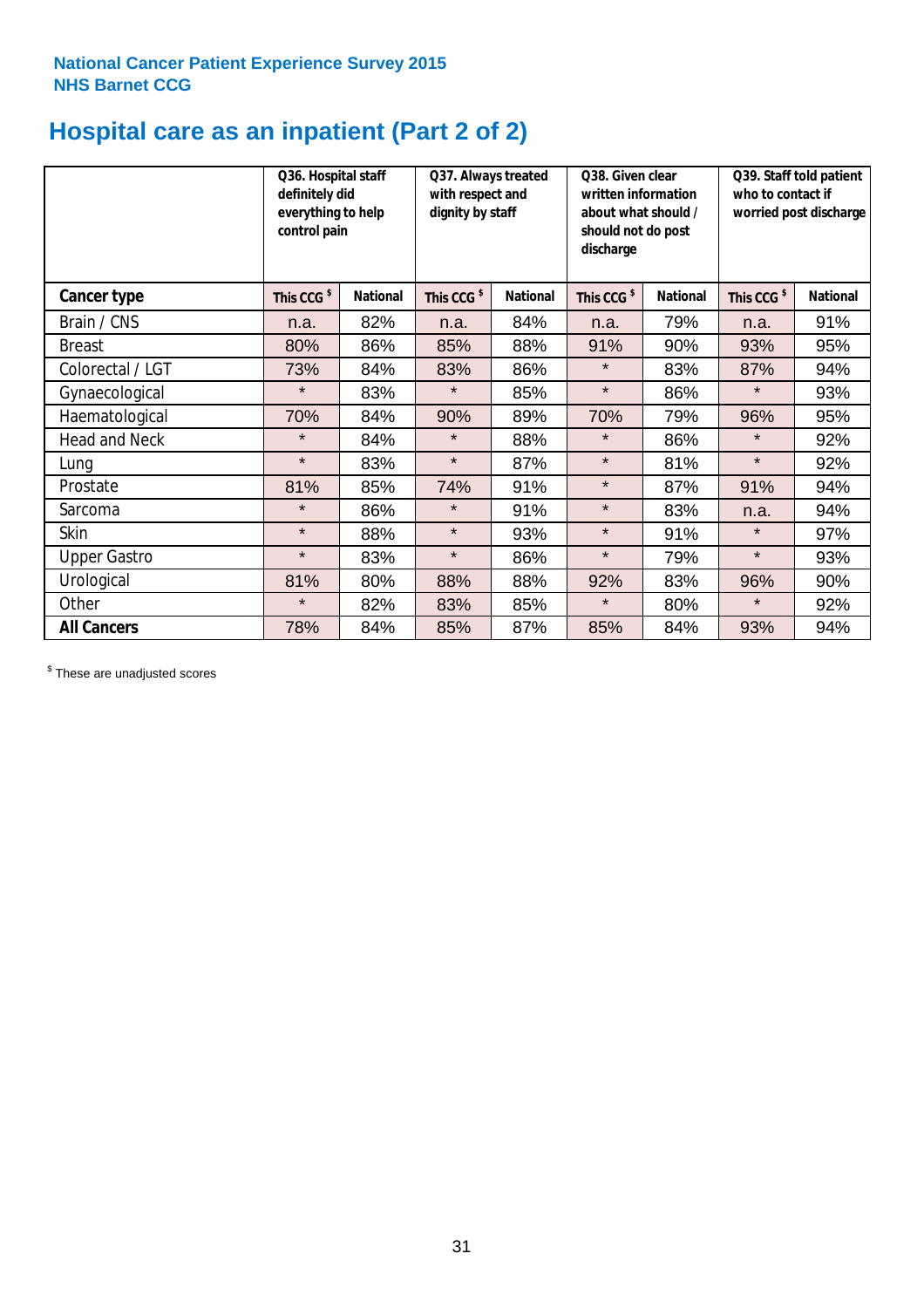# **Hospital care as a day patient / outpatient**

|                      | to discuss worries or<br>visit | Q41. Patient was able<br>fears with staff during | Q42. Doctor had the<br>right notes and other<br>documentation with<br>them |                 | Q44. Beforehand<br>patient had all<br>information needed<br>about radiotherapy<br>treatment |                 | Q45. Patient given<br>understandable<br>information about<br>whether radiotherapy<br>was working |                 |
|----------------------|--------------------------------|--------------------------------------------------|----------------------------------------------------------------------------|-----------------|---------------------------------------------------------------------------------------------|-----------------|--------------------------------------------------------------------------------------------------|-----------------|
| <b>Cancer type</b>   | This CCG <sup>\$</sup>         | <b>National</b>                                  | This CCG <sup>\$</sup>                                                     | <b>National</b> | This CCG <sup>\$</sup>                                                                      | <b>National</b> | This CCG <sup>\$</sup>                                                                           | <b>National</b> |
| Brain / CNS          | $\star$                        | 65%                                              | $\star$                                                                    | 94%             | $\star$                                                                                     | 85%             | $\star$                                                                                          | 52%             |
| <b>Breast</b>        | 66%                            | 70%                                              | 95%                                                                        | 95%             | 81%                                                                                         | 87%             | 61%                                                                                              | 60%             |
| Colorectal / LGT     | 59%                            | 73%                                              | 92%                                                                        | 95%             | $\star$                                                                                     | 85%             | $\star$                                                                                          | 55%             |
| Gynaecological       | 68%                            | 70%                                              | 96%                                                                        | 96%             | $\star$                                                                                     | 85%             | $\star$                                                                                          | 64%             |
| Haematological       | 75%                            | 74%                                              | 95%                                                                        | 97%             | $\star$                                                                                     | 82%             | $\star$                                                                                          | 64%             |
| <b>Head and Neck</b> | $\star$                        | 69%                                              | $\star$                                                                    | 95%             | $\star$                                                                                     | 86%             | $\star$                                                                                          | 60%             |
| Lung                 | $\star$                        | 69%                                              | $\star$                                                                    | 96%             | $\star$                                                                                     | 86%             | $\star$                                                                                          | 59%             |
| Prostate             | 56%                            | 69%                                              | 100%                                                                       | 95%             | $\star$                                                                                     | 88%             | $\star$                                                                                          | 61%             |
| Sarcoma              | $\star$                        | 68%                                              | $\star$                                                                    | 97%             | n.a.                                                                                        | 88%             | n.a.                                                                                             | 63%             |
| Skin                 | $\star$                        | 73%                                              | $\star$                                                                    | 96%             | n.a.                                                                                        | 81%             | n.a.                                                                                             | 63%             |
| <b>Upper Gastro</b>  | $\star$                        | 68%                                              | $\star$                                                                    | 95%             | $\star$                                                                                     | 85%             | $\star$                                                                                          | 57%             |
| Urological           | 33%                            | 65%                                              | 100%                                                                       | 95%             | $\star$                                                                                     | 81%             | $\star$                                                                                          | 53%             |
| Other                | 72%                            | 67%                                              | 97%                                                                        | 95%             | $\star$                                                                                     | 83%             | $\star$                                                                                          | 59%             |
| <b>All Cancers</b>   | 66%                            | 70%                                              | 96%                                                                        | 96%             | 83%                                                                                         | 86%             | 56%                                                                                              | 60%             |

|                      | O47. Beforehand<br>patient had all<br>information needed<br>treatment | about chemotherapy | Q48. Patient given<br>understandable<br>information about<br>whether<br>chemotherapy was<br>working |                 |
|----------------------|-----------------------------------------------------------------------|--------------------|-----------------------------------------------------------------------------------------------------|-----------------|
| <b>Cancer type</b>   | This CCG <sup>\$</sup>                                                | <b>National</b>    | This CCG <sup>\$</sup>                                                                              | <b>National</b> |
| Brain / CNS          | $\star$                                                               | 82%                | $\star$                                                                                             | 57%             |
| <b>Breast</b>        | 86%                                                                   | 83%                | 59%                                                                                                 | 62%             |
| Colorectal / LGT     | $\star$                                                               | 86%                | $\star$                                                                                             | 65%             |
| Gynaecological       | $\star$                                                               | 86%                | $\star$                                                                                             | 68%             |
| Haematological       | 82%                                                                   | 85%                |                                                                                                     | 75%             |
| <b>Head and Neck</b> | $\star$                                                               | 80%                | $\star$                                                                                             | 52%             |
| Lung                 | $\star$                                                               | 85%                | $\star$                                                                                             | 68%             |
| Prostate             | $\star$                                                               | 83%                | $\star$                                                                                             | 69%             |
| Sarcoma              | $\star$                                                               | 82%                | $\star$                                                                                             | 70%             |
| Skin                 | $\star$                                                               | 92%                | $\star$                                                                                             | 80%             |
| <b>Upper Gastro</b>  | $\star$                                                               | 83%                | $\star$                                                                                             | 64%             |
| Urological           | $\star$                                                               | 83%                | $\star$                                                                                             | 66%             |
| Other                | 83%                                                                   | 85%                | 82%                                                                                                 | 70%             |
| <b>All Cancers</b>   | 83%                                                                   | 84%                | 67%                                                                                                 | 68%             |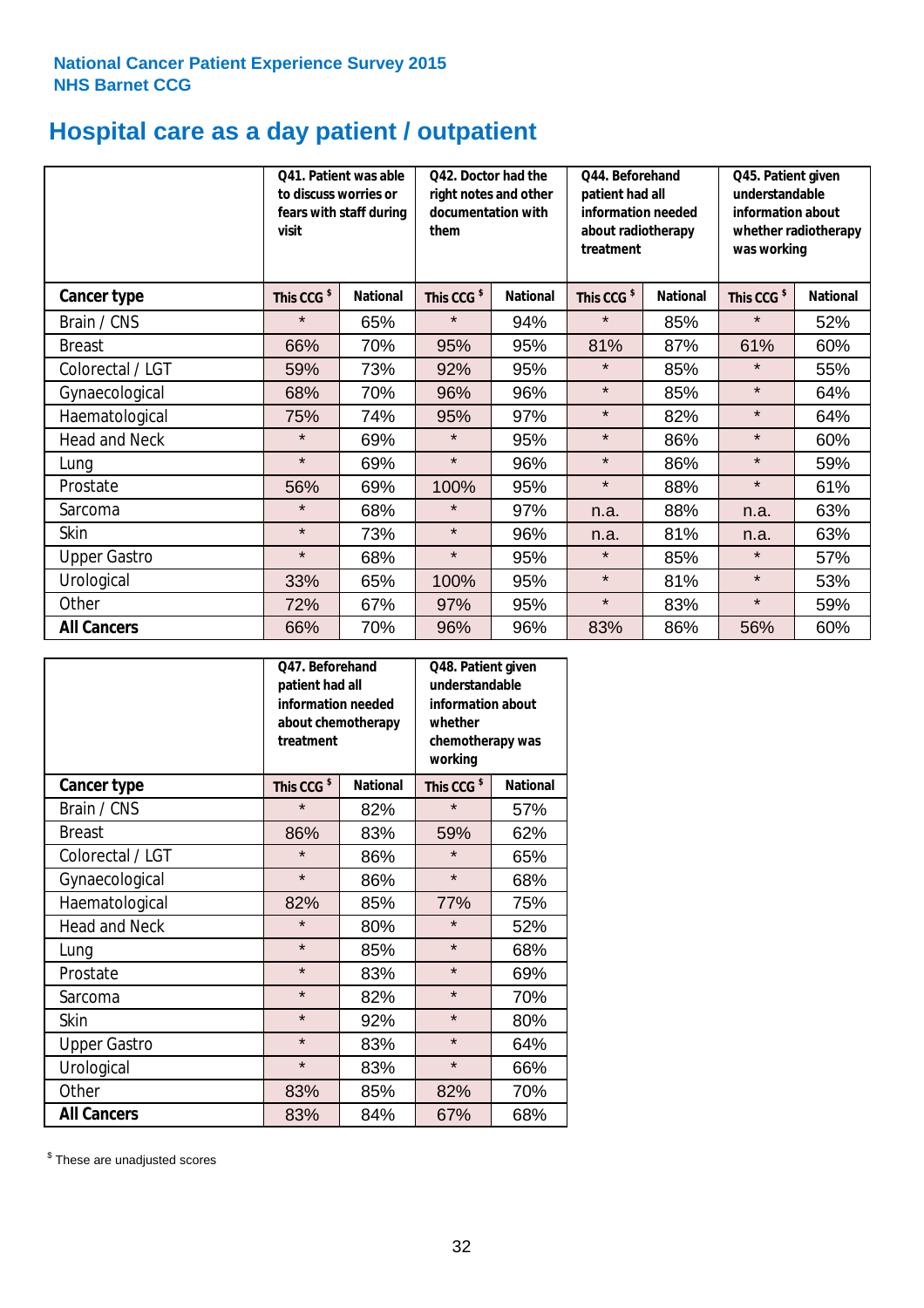# **Home care and support**

|                      | Q49. Hospital staff<br>gave family or | someone close all the<br>information needed to<br>help with care at home | Q50. Patient definitely<br>given enough support<br>from health or social<br>services during<br>treatment |                 | Q51. Patient definitely<br>given enough support<br>from health or social<br>services after<br>treatment |                 |
|----------------------|---------------------------------------|--------------------------------------------------------------------------|----------------------------------------------------------------------------------------------------------|-----------------|---------------------------------------------------------------------------------------------------------|-----------------|
| <b>Cancer type</b>   | This CCG <sup>\$</sup>                | <b>National</b>                                                          | This CCG <sup>\$</sup>                                                                                   | <b>National</b> | This CCG <sup>\$</sup>                                                                                  | <b>National</b> |
| Brain / CNS          | $\star$                               | 56%                                                                      | $\star$                                                                                                  | 44%             | $\star$                                                                                                 | 44%             |
| <b>Breast</b>        | 49%                                   | 57%                                                                      | 33%                                                                                                      | 54%             | 21%                                                                                                     | 40%             |
| Colorectal / LGT     | 48%                                   | 60%                                                                      | 45%                                                                                                      | 62%             | $\star$                                                                                                 | 52%             |
| Gynaecological       | $\star$                               | 56%                                                                      | $\star$<br>52%                                                                                           |                 | $\star$                                                                                                 | 42%             |
| Haematological       | 48%                                   | 60%                                                                      | 43%                                                                                                      | 52%             | 33%                                                                                                     | 43%             |
| <b>Head and Neck</b> | $\star$                               | 59%                                                                      | $\star$                                                                                                  | 53%             | $\star$                                                                                                 | 50%             |
| Lung                 | $\star$                               | 57%                                                                      | $\star$                                                                                                  | 52%             | $\star$                                                                                                 | 42%             |
| Prostate             | 39%                                   | 55%                                                                      | 19%                                                                                                      | 47%             | $\star$                                                                                                 | 43%             |
| Sarcoma              | $\star$                               | 59%                                                                      | n.a.                                                                                                     | 58%             | n.a.                                                                                                    | 53%             |
| Skin                 | $\star$                               | 67%                                                                      | $\star$                                                                                                  | 58%             | $\star$                                                                                                 | 61%             |
| <b>Upper Gastro</b>  | $\star$                               | 59%                                                                      | $\star$                                                                                                  | 54%             | $\star$                                                                                                 | 45%             |
| Urological           | $\star$                               | 55%                                                                      | $\star$                                                                                                  | 47%             | $\star$                                                                                                 | 44%             |
| Other                | 58%                                   | 54%                                                                      | 52%                                                                                                      | 55%             | $\star$                                                                                                 | 48%             |
| <b>All Cancers</b>   | 51%                                   | 58%                                                                      | 36%                                                                                                      | 54%             | 28%                                                                                                     | 45%             |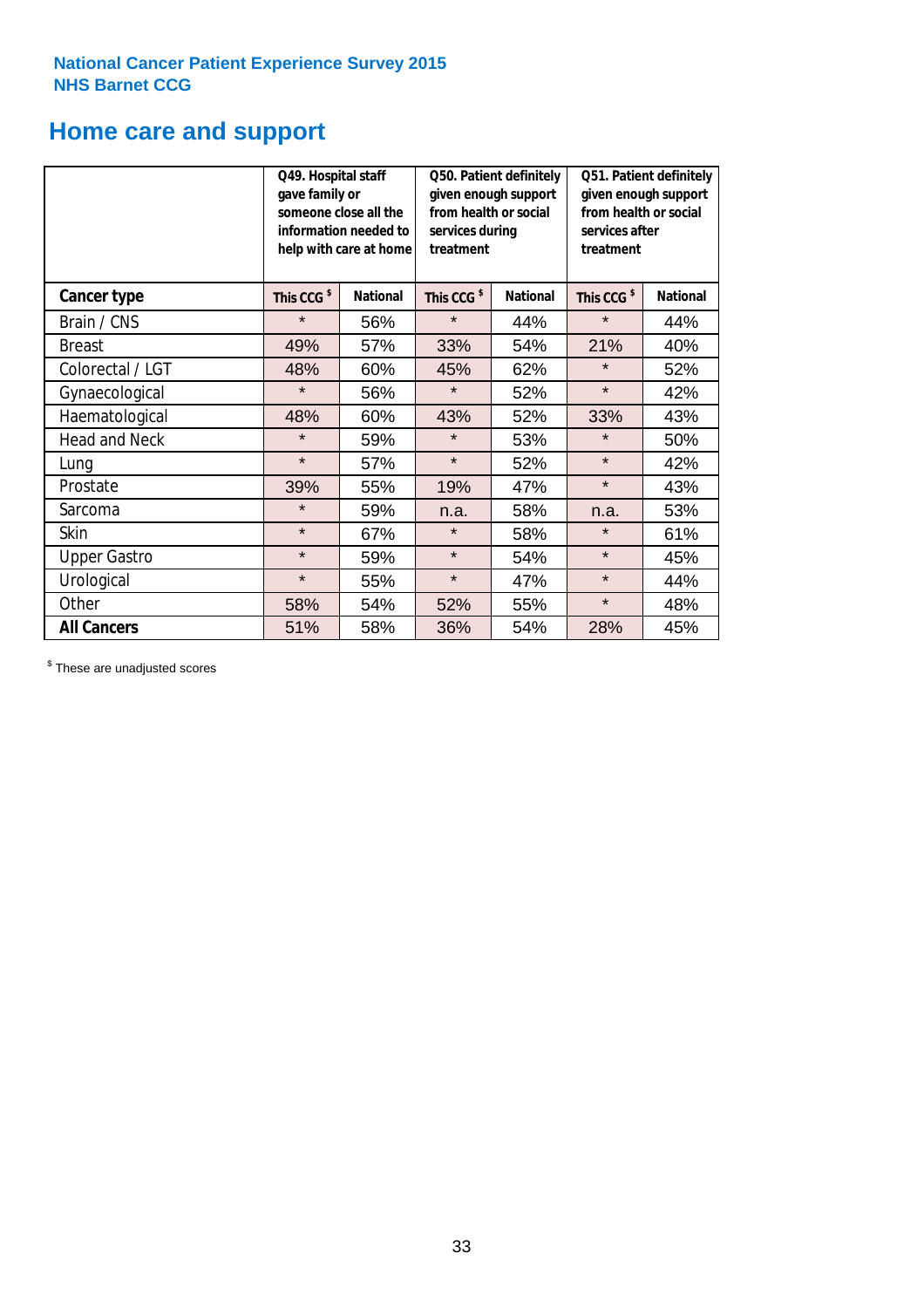# **Care from your general practice**

|                      | information about<br>treatment | Q52. GP given enough<br>patient's condition and | Q53. Practice staff<br>definitely did<br>everything they could<br>to support patient |                 |  |
|----------------------|--------------------------------|-------------------------------------------------|--------------------------------------------------------------------------------------|-----------------|--|
| <b>Cancer type</b>   | This CCG <sup>\$</sup>         | <b>National</b>                                 | This CCG <sup>\$</sup>                                                               | <b>National</b> |  |
| Brain / CNS          | $\star$                        | 94%                                             | n.a.                                                                                 | 59%             |  |
| <b>Breast</b>        | 96%                            | 96%                                             | 63%                                                                                  | 63%             |  |
| Colorectal / LGT     | 87%                            | 95%                                             | $\star$                                                                              | 63%             |  |
| Gynaecological       | 86%<br>95%                     |                                                 | $\star$                                                                              | 59%             |  |
| Haematological       | 94%                            | 96%                                             | 60%                                                                                  | 61%             |  |
| <b>Head and Neck</b> | $\star$                        | 93%                                             | $\star$                                                                              | 60%             |  |
| Lung                 | $\star$                        | 95%                                             | $\star$                                                                              | 62%             |  |
| Prostate             | 89%                            | 95%                                             | 57%                                                                                  | 67%             |  |
| Sarcoma              | $\star$                        | 97%                                             | $\star$                                                                              | 65%             |  |
| <b>Skin</b>          | $\star$                        | 97%                                             | $\star$                                                                              | 71%             |  |
| <b>Upper Gastro</b>  | $\star$                        | 94%                                             | $\star$                                                                              | 62%             |  |
| Urological           | 100%                           | 95%                                             | $\star$                                                                              | 64%             |  |
| Other                | 98%                            | 95%                                             | 53%                                                                                  | 61%             |  |
| <b>All Cancers</b>   | 93%                            | 95%                                             | 55%                                                                                  | 63%             |  |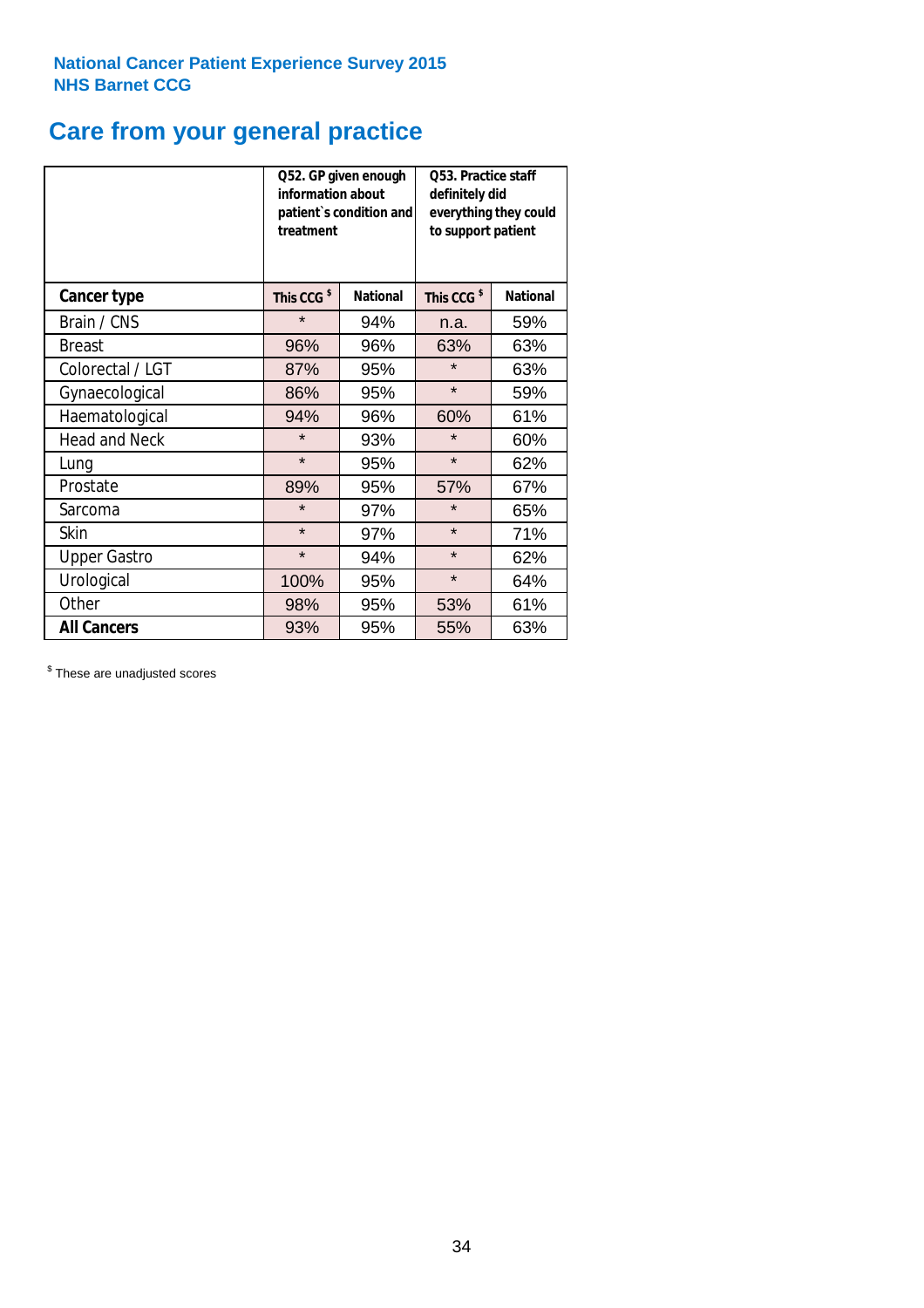# **Your overall NHS care**

|                      | Q54. Hospital and<br>community staff<br>always worked well<br>together |                 | Q55. Patient given a<br>care plan |                 | Q56. Overall the<br>administration of the<br>care was very good /<br>qood |                 | Q57. Length of time for<br>attending clinics and<br>appointments was<br>right |                 |
|----------------------|------------------------------------------------------------------------|-----------------|-----------------------------------|-----------------|---------------------------------------------------------------------------|-----------------|-------------------------------------------------------------------------------|-----------------|
| Cancer type          | This CCG <sup>\$</sup>                                                 | <b>National</b> | This CCG <sup>\$</sup>            | <b>National</b> | This CCG <sup>\$</sup>                                                    | <b>National</b> | This CCG <sup>\$</sup>                                                        | <b>National</b> |
| Brain / CNS          | $\star$                                                                | 45%             | $\star$                           | 29%             | n.a.                                                                      | 84%             | $\star$                                                                       | 60%             |
| <b>Breast</b>        | 55%                                                                    | 60%             | 29%                               | 35%             | 85%                                                                       | 90%             | 43%                                                                           | 64%             |
| Colorectal / LGT     | 57%                                                                    | 60%             | $\star$                           | 36%             | 77%                                                                       | 88%             | 41%                                                                           | 68%             |
| Gynaecological       | 48%                                                                    | 58%             | $\star$                           | 29%             | 79%                                                                       | 89%             | 64%                                                                           | 66%             |
| Haematological       | 55%                                                                    | 63%             | 37%                               | 33%             | 84%                                                                       | 92%             | 55%                                                                           | 62%             |
| <b>Head and Neck</b> | $\star$                                                                | 58%             | $\star$                           | 34%             | $\star$                                                                   | 89%             | $\star$                                                                       | 65%             |
| Lung                 | $\star$                                                                | 63%             | $\star$                           | 32%             | $\star$                                                                   | 89%             | $\star$                                                                       | 70%             |
| Prostate             | 50%                                                                    | 63%             | 44%                               | 36%             | 77%                                                                       | 87%             | 69%                                                                           | 71%             |
| Sarcoma              | $\star$                                                                | 60%             | n.a.                              | 31%             | $\star$                                                                   | 90%             | $\star$                                                                       | 63%             |
| Skin                 | $\star$                                                                | 69%             | $\star$                           | 39%             | $\star$                                                                   | 89%             | $\star$                                                                       | 73%             |
| <b>Upper Gastro</b>  | $\star$                                                                | 58%             | $\star$                           | 36%             | $\star$                                                                   | 88%             | $\star$                                                                       | 66%             |
| Urological           | 54%                                                                    | 62%             | 19%                               | 26%             | 81%                                                                       | 84%             | 74%                                                                           | 73%             |
| Other                | 56%                                                                    | 56%             | 21%                               | 29%             | 80%                                                                       | 87%             | 48%                                                                           | 61%             |
| <b>All Cancers</b>   | 54%                                                                    | 61%             | 31%                               | 33%             | 83%                                                                       | 89%             | 56%                                                                           | 66%             |

|                      | Q58. Taking part in<br>cancer research | discussed with patient | Q59. Patient's average<br>rating of care scored<br>from very poor to very<br>good |                 |  |
|----------------------|----------------------------------------|------------------------|-----------------------------------------------------------------------------------|-----------------|--|
| <b>Cancer type</b>   | This CCG <sup>\$</sup>                 | <b>National</b>        | This CCG <sup>\$</sup>                                                            | <b>National</b> |  |
| Brain / CNS          | n.a.                                   | 32%                    | $\star$                                                                           | 8.5             |  |
| <b>Breast</b>        | 30%                                    | 28%                    | 8.4                                                                               | 8.8             |  |
| Colorectal / LGT     | 18%                                    | 22%                    | 8.2                                                                               | 8.7             |  |
| Gynaecological       | 27%<br>52%                             |                        | 8.6                                                                               | 8.7             |  |
| Haematological       | 38%                                    | 36%                    |                                                                                   | 8.8             |  |
| <b>Head and Neck</b> | $\star$                                | 21%                    | $\star$                                                                           | 8.6             |  |
| Lung                 | $\star$                                | 34%                    | $\star$                                                                           | 8.6             |  |
| Prostate             | 35%                                    | 35%                    | 8.2                                                                               | 8.6             |  |
| Sarcoma              | $\star$                                | 29%                    | $\star$                                                                           | 8.7             |  |
| <b>Skin</b>          | $\star$                                | 17%                    | $\star$                                                                           | 8.9             |  |
| <b>Upper Gastro</b>  | $\star$                                | 30%                    | $\star$                                                                           | 8.6             |  |
| Urological           | 9%                                     | 14%                    | 8.3                                                                               | 8.5             |  |
| Other                | 40%                                    | 31%                    | 8.4                                                                               | 8.6             |  |
| <b>All Cancers</b>   | 32%                                    | 28%                    | 8.4                                                                               | 8.7             |  |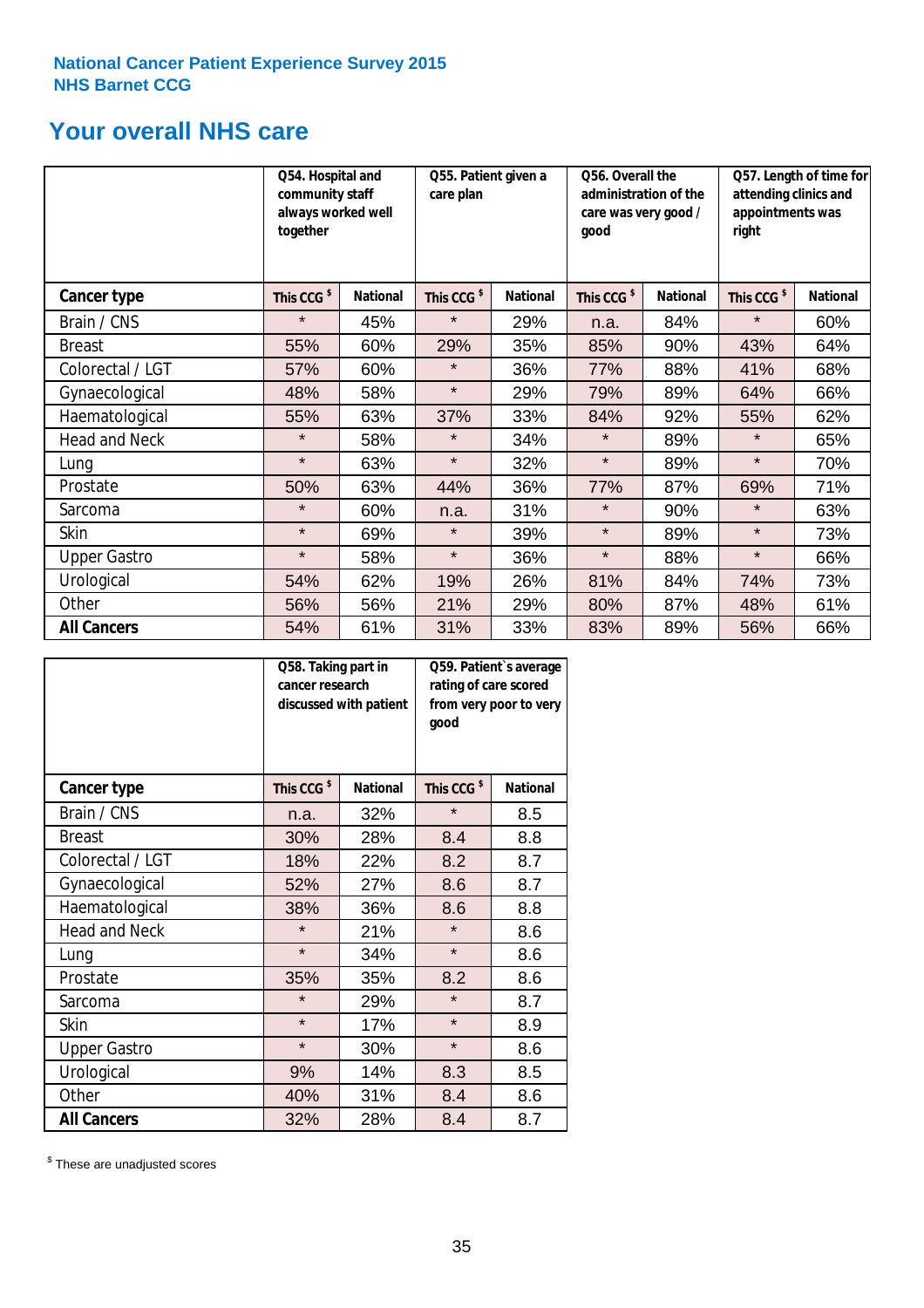# **Annex**

# **Methodology**

The sample for the survey included all adult (aged 16 and over) NHS patients, with a confirmed primary diagnosis of cancer, discharged from an NHS Trust after an inpatient episode or day case attendance for cancer related treatment in the months of April, May and June 2015.

The patients included in the sample had relevant cancer ICD10 codes (C00-99 excluding C44 and C84, and D05) in the first diagnosis field of their patient records, applied to their patient files by the relevant NHS Trust, and were alive at the point at which fieldwork commenced. Deceased checks were undertaken on up to three occasions during fieldwork, to ensure that questionnaires were not sent to patients who had died since their treatment.

Trust samples were checked rigorously for duplicates and patient lists were also de-duplicated nationally to ensure that patients did not receive multiple copies of questionnaires.

The fieldwork for the survey was undertaken between October 2015 and March 2016.

For the first time, the survey used a mixed mode methodology. Questionnaires were sent by post with two reminders where necesssary, but also included an option to complete online. A Freephone helpline was available for respondents to ask questions about the survey, to enable them to complete their questionnaires over the phone, and to provide access to a translation and interpreting facility for those whose first language was not English.

The Health Research Authority supported the survey by granting Section 251 approval.

# **Further information**

Further information on survey methodology, as well as all of the national and local reports and data, is available at www.ncpes.co.uk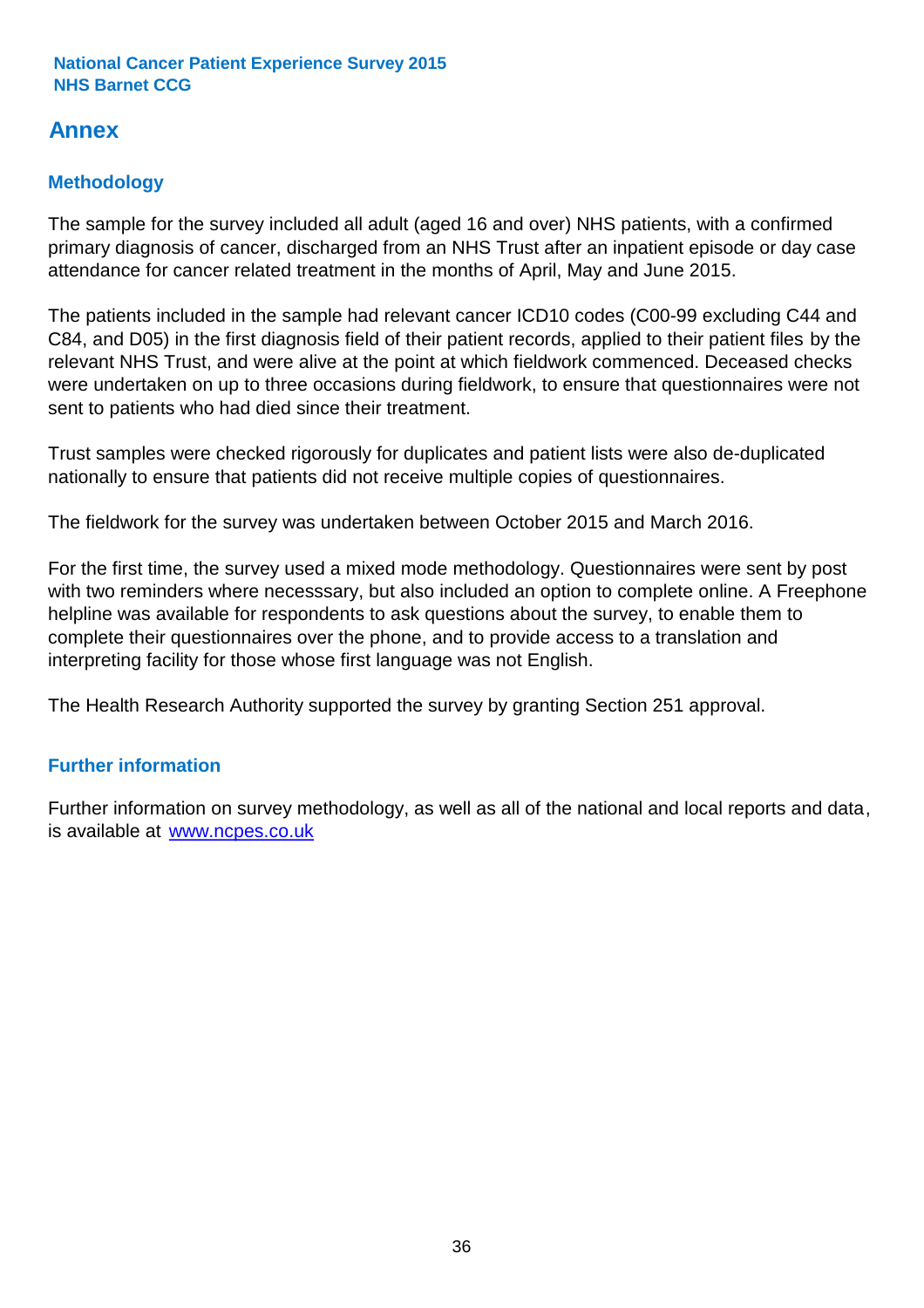### **Redevelopment of the 2015 survey**

A number of significant changes have been made to the National Cancer Patient Experience Survey in 2015:

- the length of the questionnaire has been reduced
- response options have been reviewed and changed to make them consistent throughout the survey
- some of the questions and / or answer options have been changed so that they are now in line with questions in other patient surveys (e.g. the Care Quality Commission national patient surveys), to improve comparability between them
- the topic areas within the questionnaire have been redesigned to capture the whole patient journey.

There are 50 questions in the questionnaire that relate directly to patient experience. Of these, 14 remain unchanged from previous years; and a further 21 have been slightly amended. We draw caution in directly comparing data from the 2015 survey to the findings of the previous CPES surveys, even for identical questions. Changes in the structure of the survey instrument (questionnaire) and also the administration of the survey (calendar period and length of time from sampling to field work start and completion) may influence nationwide averages, although these features will not greatly impact on relative comparisons (e.g. between patient groups or hospitals).

The other 15 questions are either new or substantially changed from previous years.

It is expected that there will be few, if any changes, to the questionnaire going forward so we will be able to compare the results year on year. Where changes are necessary they are expected to be for methodological reasons or to improve question reliability.

Another significant change in 2015 is that an online version of the questionnaire has been developed. The online version was developed to make the questionnaire more accessible for respondents. This may have an impact on the demographic characteristics of the respondents. This may be an improvement if previously underrepresented groups have responded. However, changes to the demographics of respondents may have implications on the overall results - and again, leads us to draw caution in directly comparing results with previous years.

### **Official Statistics**

The 2015 survey data has been published for the first time as Official Statistics. The 2015 survey data has been produced and published in line with the Code of Practice for Official Statistics.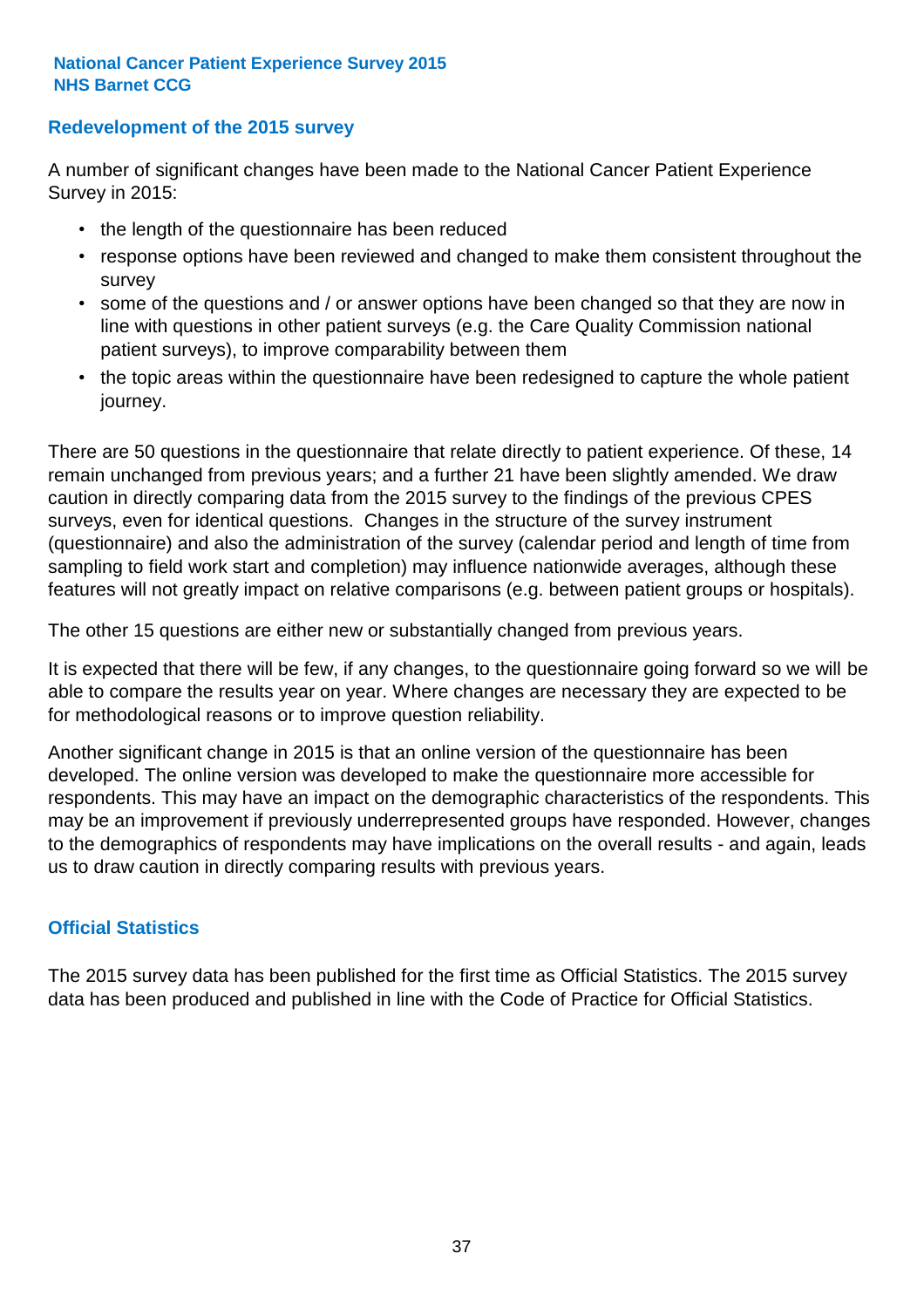### **Scoring methodologies**

49 of the 50 questions relating directly to patient experience have been summarised as the score of the percentage of patients who reported a positive experience. For example:

- question 6 asks: "Overall, how did you feel about the length of time you had to wait for your test to be done?". Responses have been recorded as positive only for those patients who selected the first option ("It was about right")
- question 11 asks: "When you were told you had cancer, were you given written information about the type of cancer you had?". Responses have been recorded as positive only for those patients who selected the first option ("Yes, and it was easy to understand").

Where options do not provide any information on positive/negative patient experience (e.g. "Don't know / can't remember"), they are excluded from the score.

The other question (question 59) asks respondents to rate their overall care on a scale of 0 to 10. Scores have been given as an average on this scale.

A copy of the 2015 questionnaire, marked up with all of these scoring conventions, is available at www.ncpes.co.uk

Further details on the scoring methodology can be found in the technical document for the survey, available at <u>www.ncpes.co.uk</u>

#### **Case-mix adjustment**

For the first time in 2015, case-mix adjusted findings are being presented alongside unadjusted results for CCGs. Case-mix adjustment allows us to account for the impact that differing patient populations might have on results. By using the case-mix adjusted estimates we can obtain a greater understanding of how a CCG is performing given their patient population.

The factors taken into account in this case-mix adjustment are gender, age, ethnic group, deprivation, and tumour group.

For further details on case-mix adjustment, please refer to the technical document for the survey, available at www.ncpes.co.uk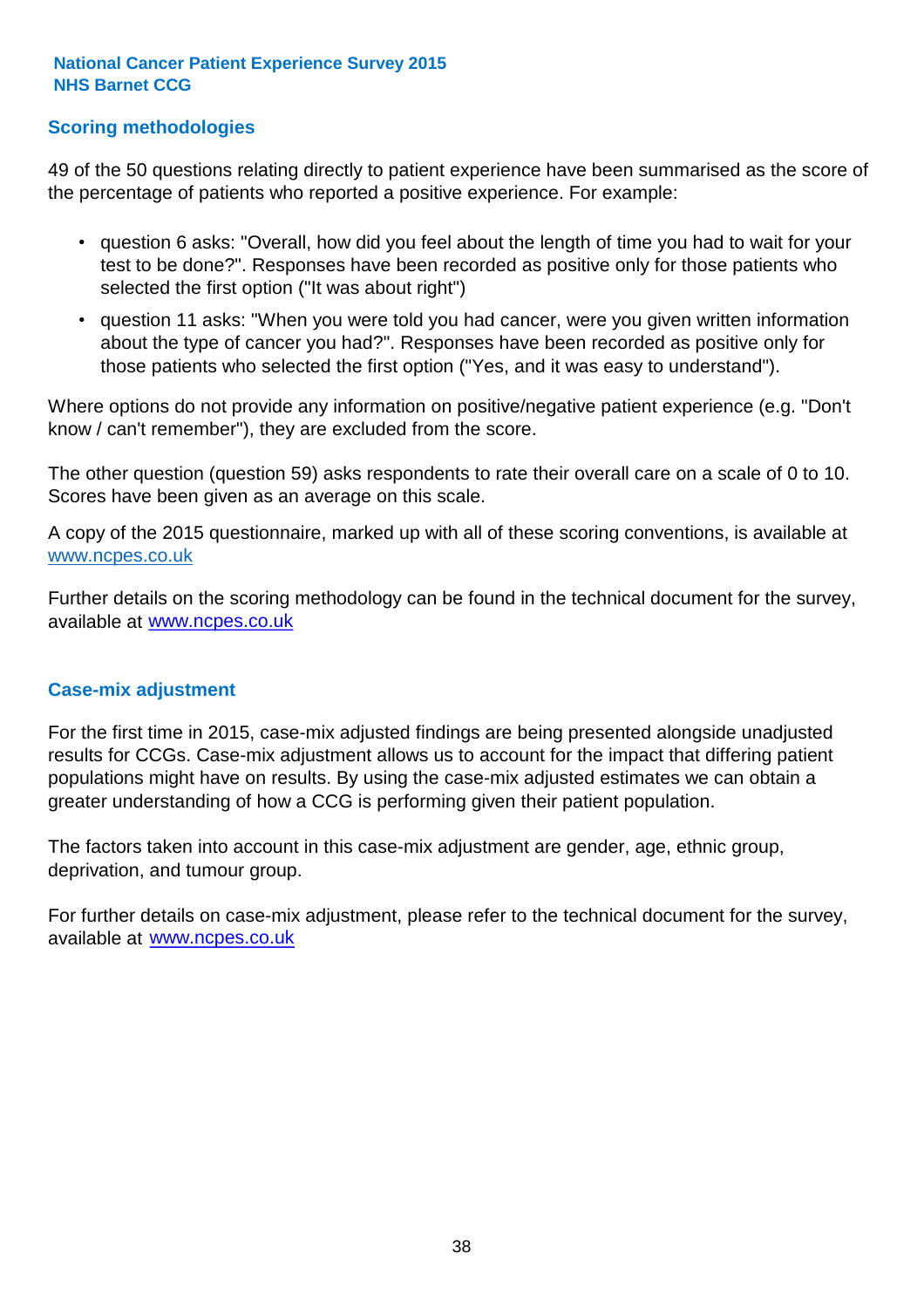### **Response Rates**

|                 | Sample<br><b>Size</b> | <b>Excluded</b> | Adjusted<br><b>Sample</b> | <b>Not</b><br><b>Returned Refused</b> | Blank / | Completed | Response<br>Rate |
|-----------------|-----------------------|-----------------|---------------------------|---------------------------------------|---------|-----------|------------------|
| <b>National</b> | 116,991               | 8.719           | 108,272                   | 33,168                                | 3.918   | 71,186    | 66%              |
| 07M             | 757                   | 60              | 697                       | 284                                   | 23      | 390       | 56%              |

#### **Respondents by tumour group**

The tables below show the numbers of patients from each tumour group and the age and gender distribution of these patients.

| <b>Tumour Group</b>  | Number of<br>respondents* |  |  |
|----------------------|---------------------------|--|--|
| Brain / CNS          | $\overline{2}$            |  |  |
| <b>Breast</b>        | 85                        |  |  |
| Gynaecological       | 27                        |  |  |
| Colorectal / LGT     | 30                        |  |  |
| Lung                 | 21                        |  |  |
| <b>Skin</b>          | 6                         |  |  |
| Haematological       | 84                        |  |  |
| <b>Upper Gastro</b>  | 22                        |  |  |
| Other                | 20                        |  |  |
| Urological           | 35                        |  |  |
| Prostate             | 42                        |  |  |
| Sarcoma              | 1                         |  |  |
| <b>Head and Neck</b> | 15                        |  |  |

*\* These figures may not match the numerator for all questions in the 'Comparisons by tumour group' section of this report, because not all questions were answered by all respondents.*

### **Respondents by age and gender**

The questionnaire asked respondents to give their year of birth. This information has been amalgamated into 8 age bands. The age and gender distribution for the CCG was as follows:

|             | 16-24 | $25 - 34$ | 35-44 | 45-54 | 55-64 | 65-74 | 75-84 | $85+$ | <b>Total</b> |
|-------------|-------|-----------|-------|-------|-------|-------|-------|-------|--------------|
| <b>Male</b> |       | ັ         |       | 9     | 33    | 55    | 57    | 13    | 176          |
| Female      |       | ς<br>ັ    | 10    | 30    | 55    | 63    | 35    | 16    | 214          |
| Total       |       |           | 16    | 39    | 88    | 118   | 92    | 29    | 390          |